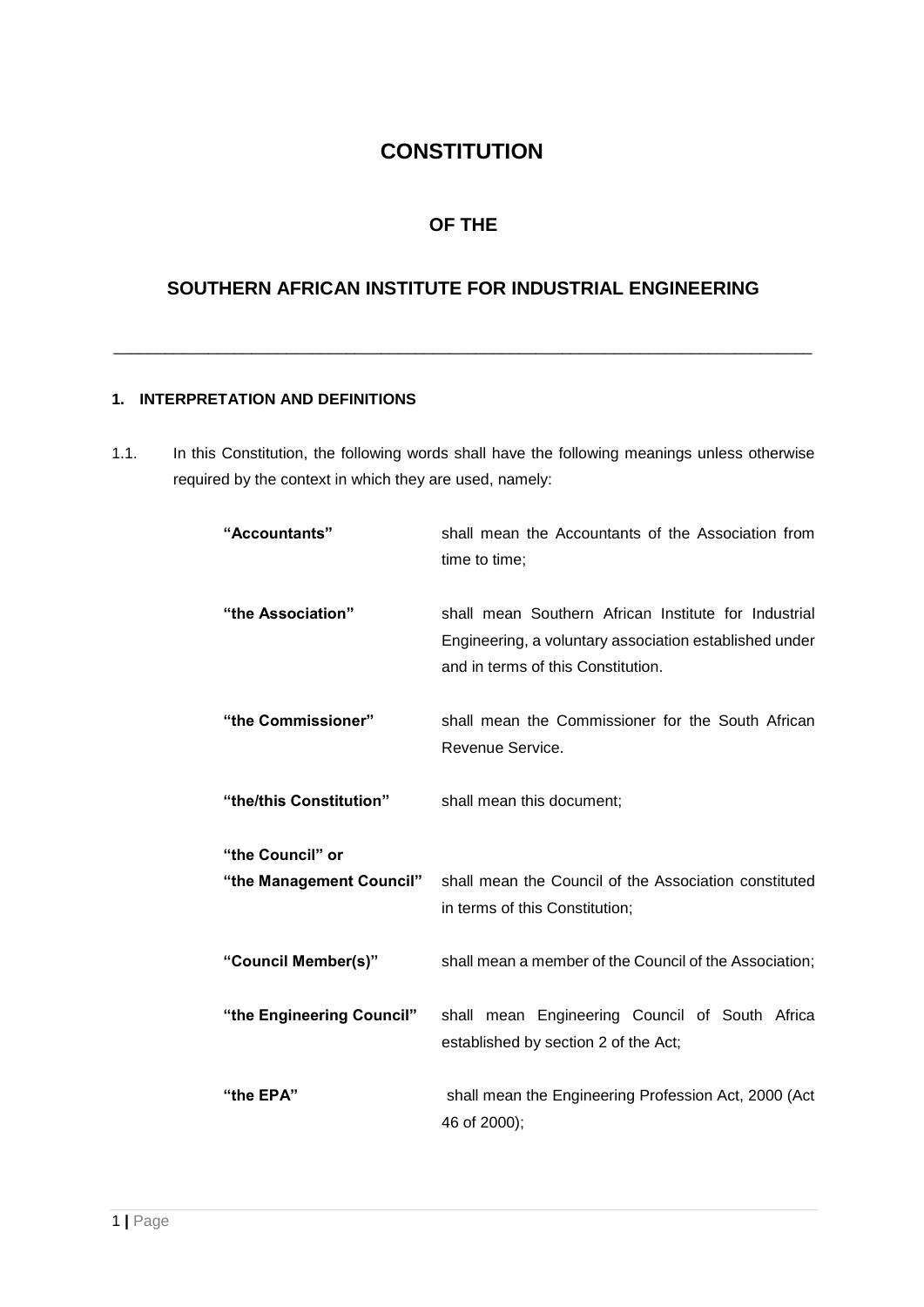| "in writing"              | shall mean written, printed or lithographed, or partly<br>one and partly another, and other modes of<br>representing or reproducing words in a visible form; |
|---------------------------|--------------------------------------------------------------------------------------------------------------------------------------------------------------|
| "the Income Tax Act"      | shall mean the Income Tax Act 58 of 1962 as amended<br>or replaced by legislation;                                                                           |
| "Member(s)"               | shall refer to a Member of the Association accepted as<br>such under any of the grades of membership described<br>in clause 7.1 of this Constitution;        |
| "Month"                   | shall mean a calendar month;                                                                                                                                 |
| "Non-Profit Organisations |                                                                                                                                                              |
| Act"                      | shall mean the Non-Profit Organisations Act (Act no. 71<br>of 1997);                                                                                         |
| "the NPC"                 | shall mean the Southern African Institute for Industrial<br>NPC,<br>Engineering<br>Registration<br>Number:<br>1976/000004/08;                                |
| "Objectives of the        |                                                                                                                                                              |
| Association"              | shall mean the objectives of the Association as set out<br>in clause 5 of this Constitution;                                                                 |
| "Ordinary Member(s)"      | shall mean the ordinary members of the Association as<br>described in clause 7.1.3 of this Constitution;                                                     |
| "Voting Member(s)"        | shall mean the voting members of the Association as<br>described in clauses 7.1.1 to 7.1.3 of this Constitution;                                             |
| "Person(s)"               | means and refers to a natural or legal person, as the<br>case may be;                                                                                        |
| "the Republic"            | shall mean the Republic of South Africa;                                                                                                                     |
| "year"                    | shall mean a calendar year.                                                                                                                                  |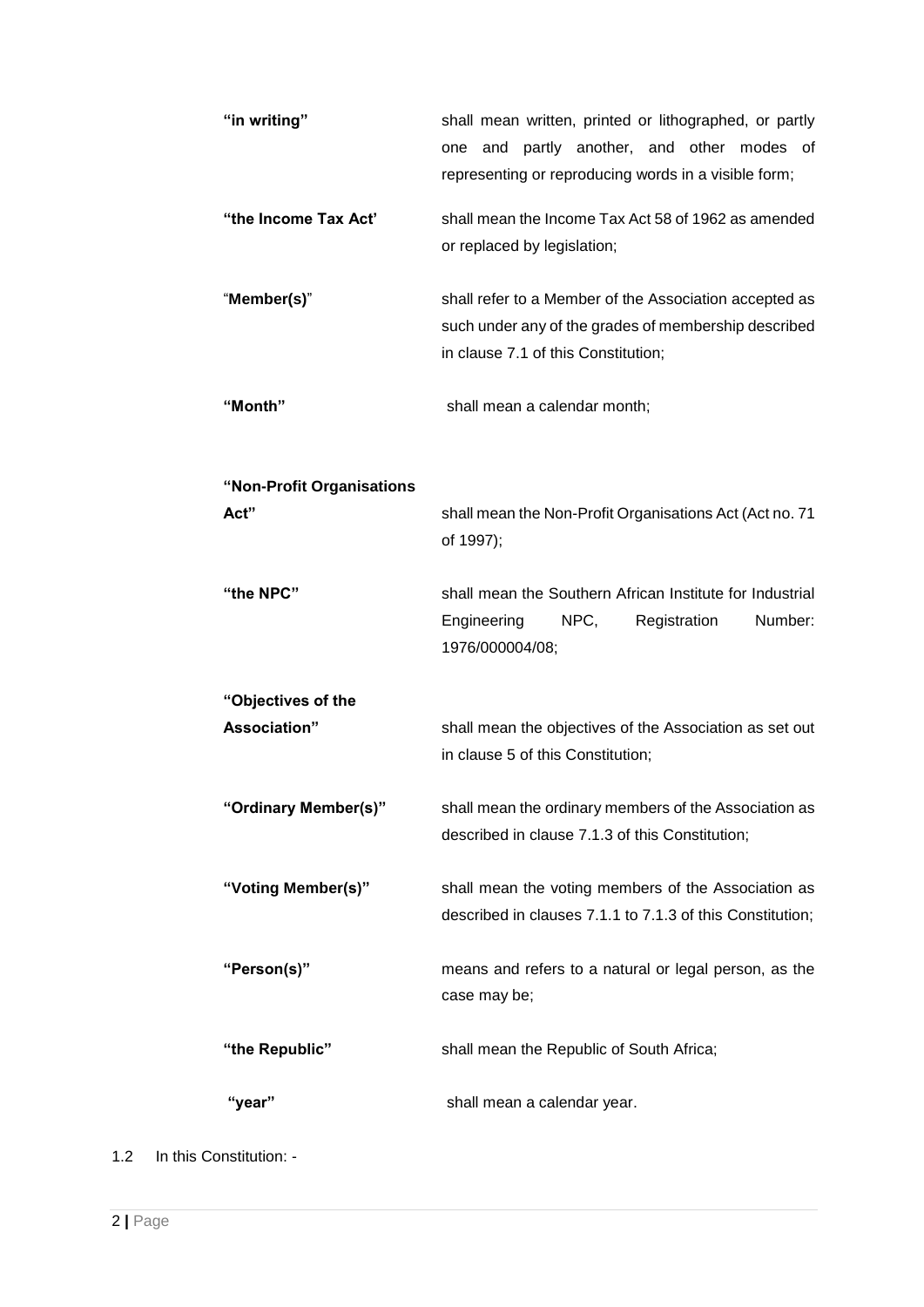- 1.2.1 Words importing the singular number only shall include the plural number, and vice versa.
- 1.2.2 Words importing the masculine gender only shall include the feminine gender and vice versa, and words importing persons shall include corporations and vice versa.
- 1.2.3 The headings of the respective paragraphs are for reference purposes only and shall not be taken into account in the interpretation of this Constitution.
- 1.2.4 Where consent or approval is required for any act by a Member, such consent or approval shall be in writing and duly signed; not be unreasonably withheld; and shall be given prior to the Member taking action.
- 1.2.5 The onus of proof concerning receipt of any notice given or payment made by a Member shall be upon the giver of the notice or the maker of the payment.
- 1.2.6 In the event of two or more persons being jointly the Members in terms hereof, then they shall be jointly and severally liable *in solidum* for all their obligations in terms of this **Constitution**
- 1.2.7 In the event of any provision being unenforceable for any reason whatsoever, then such provision shall be deemed to be separate and severable, without in any way affecting the validity of the remaining provisions.
- 1.3 This Constitution shall in all respects and concerning all matters arising therefrom be governed by the laws of the Republic of South Africa.

## **2. INTRODUCTION**

The Association hereby formed is an autonomous and dedicated organization not for gain, aimed at serving the interests of and acting on behalf of the Industrial Engineering discipline and/or persons interested in the Industrial Engineering discipline.

## **3. NAME AND STATUS**

- 3.1. The name of the Association shall be "**SOUTHERN AFRICAN INSTITUTE FOR INDUSTRIAL ENGINEERING"** and shall also be known by the abbreviation "**SAIIE**".
- 3.2. The Association shall be a voluntary association of persons, established with the objects and powers and competencies of a legal entity as set out in this Constitution, including the ownership of assets and the right to institute, conduct or defend or oppose legal proceedings in any Court in its own name.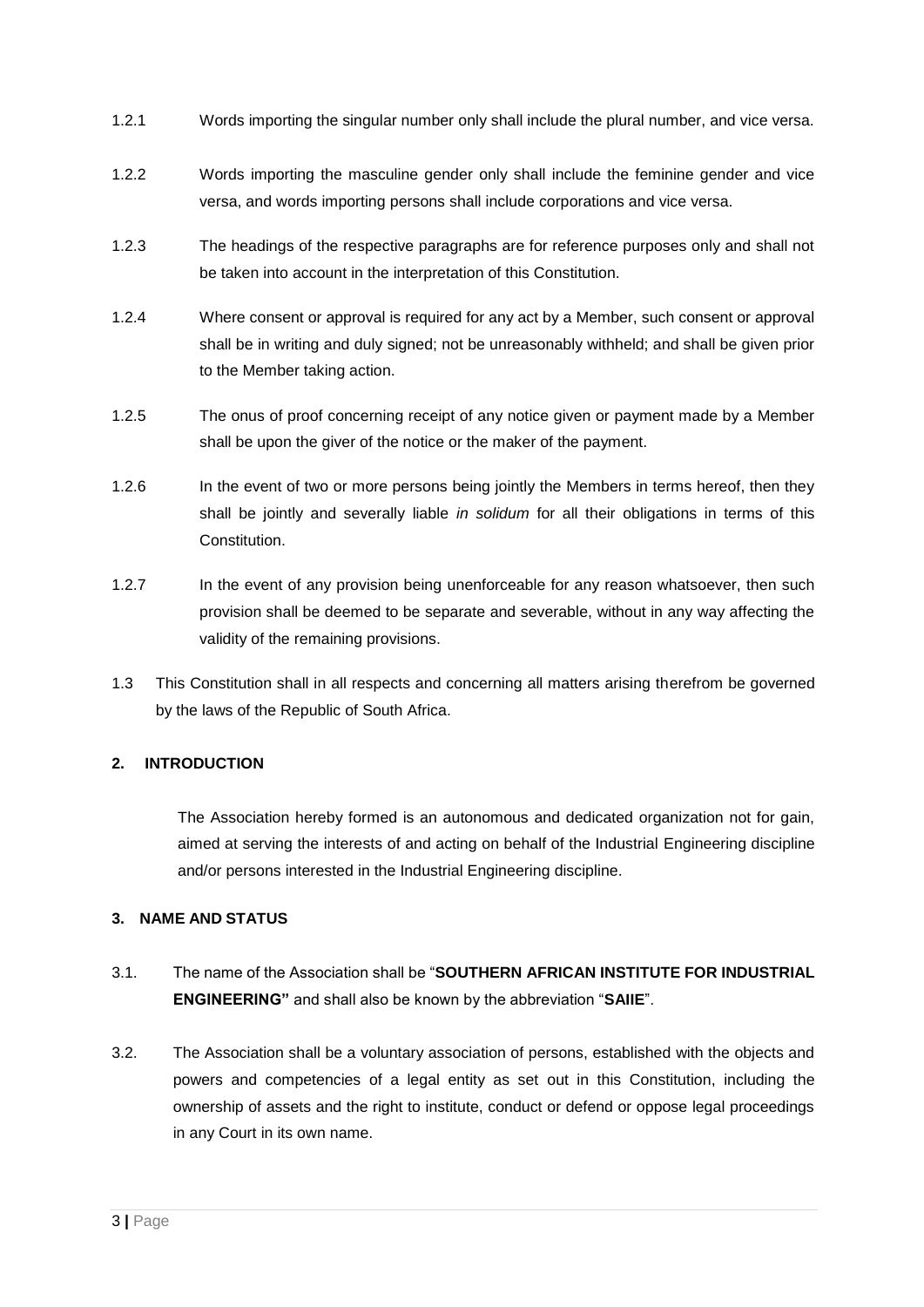- 3.3. The Association as a legal entity shall function independently from its Members and shall be an independent bearer of rights and obligations.
- 3.4. The liability of the Members for the debts of the Association shall be limited to the amount of R1.00 (One Rand) each.

#### **4. REGISTERED OFFICE**

The registered address of the Association shall be at \_\_\_\_\_\_\_\_\_\_\_\_\_\_\_\_\_\_\_\_\_\_\_\_\_\_\_ and may only be changed by a resolution of the voting Members of the Association.

#### **5. OBJECTIVES**

#### 5.1. **Principal Objectives**

- 5.1.1. The principal objective for which the Association is formed is to represent and promote the professional interests of the Members and of the Industrial Engineering discipline in Southern Africa.
- 5.1.2. Without in any way limiting the general nature of clause 5.1.1 above, the Principal Objectives of the Association shall include, but not necessarily be limited to the following:
- 5.1.2.1. To advance the science and technologies of Industrial Engineering, their application and practice, and to uphold the professional standard of the Members of the Association.
- 5.1.2.2. To provide facilities for the preparation, presentation, discussion, recording and publication of papers, treatises, works and matters pertaining to Industrial Engineering and associated sciences.
- 5.1.2.3. To undertake or collaborate with educational research or other bodies in the promotion of, the teaching of and the furtherance of knowledge in Industrial Engineering and associated sciences.
- 5.1.2.4. To represent the profession of Industrial Engineering on Commissions of Enquiry and other such bodies; to issue official statements or make comment when appropriate on matters relating to the profession.
- 5.1.2.5. To establish a special fund to receive subscriptions, contributions and donations to be devoted exclusively towards defraying any expenditure directly incurred in achieving the objectives as set out in sub-clauses 5.1.1 and 5.1.2.1 to 5.1.2.4 hereof.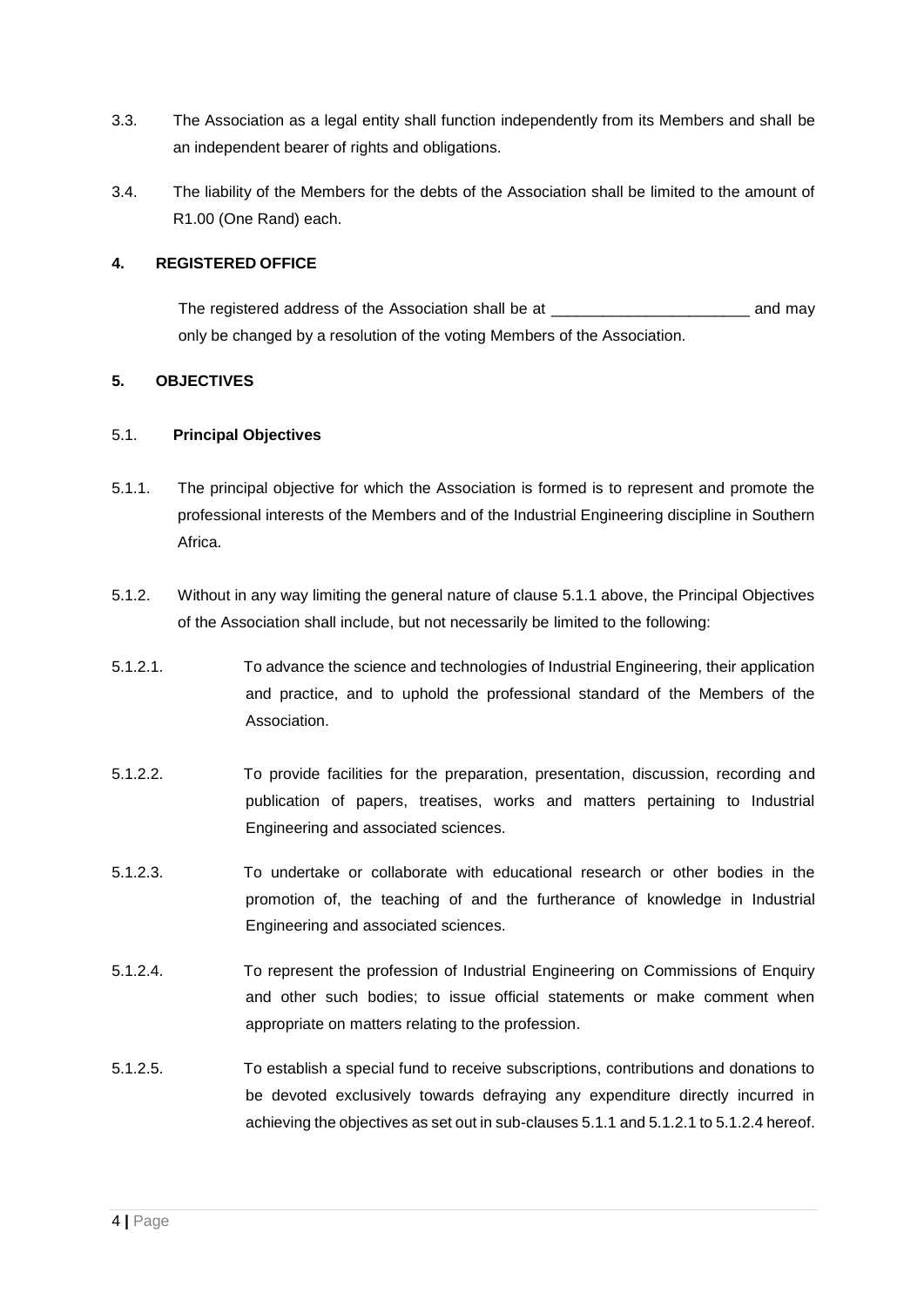- 5.1.2.6. To collect moneys and to accept subscriptions, contributions in money or otherwise and whether by way of subscription, donations, bequests, or otherwise and to apply the same or the income therefrom for all or any of the objects set out in sub-clauses 5.1.1 and 5.1.2.1 to 5.1.2.4 hereof;
- 5.1.2.7. To collaborate with any other Person or entity for the purpose of achieving the objects set out in sub-clauses 5.1.1 and 5.1.2.1 to 5.1.2.4 hereof.
- 5.1.2.8. To gain and maintain recognition as a voluntary association with the Engineering Council under the provisions of the EPA.

## 5.2. **Secondary Objectives**

The secondary objectives of the Association shall be, from time to time:

- 5.2.1 To organize and present events such as conferences and seminars,
- 5.2.2 To publicize and distribute academic or other journals and publications concerning Industrial Engineering and associated sciences.
- 5.2.3 To establish or participate in fundraising projects and initiatives or to carry on or participate (either alone or with any persons) in any trade activity or business undertaking which complies with the provisions of section 10(1)(cN)(ii) of the Income Tax Act;
- 5.2.4 To recognize academic excellence in Industrial Engineering or merits in any scientific or industry-specific publications and to issue awards in respect thereof.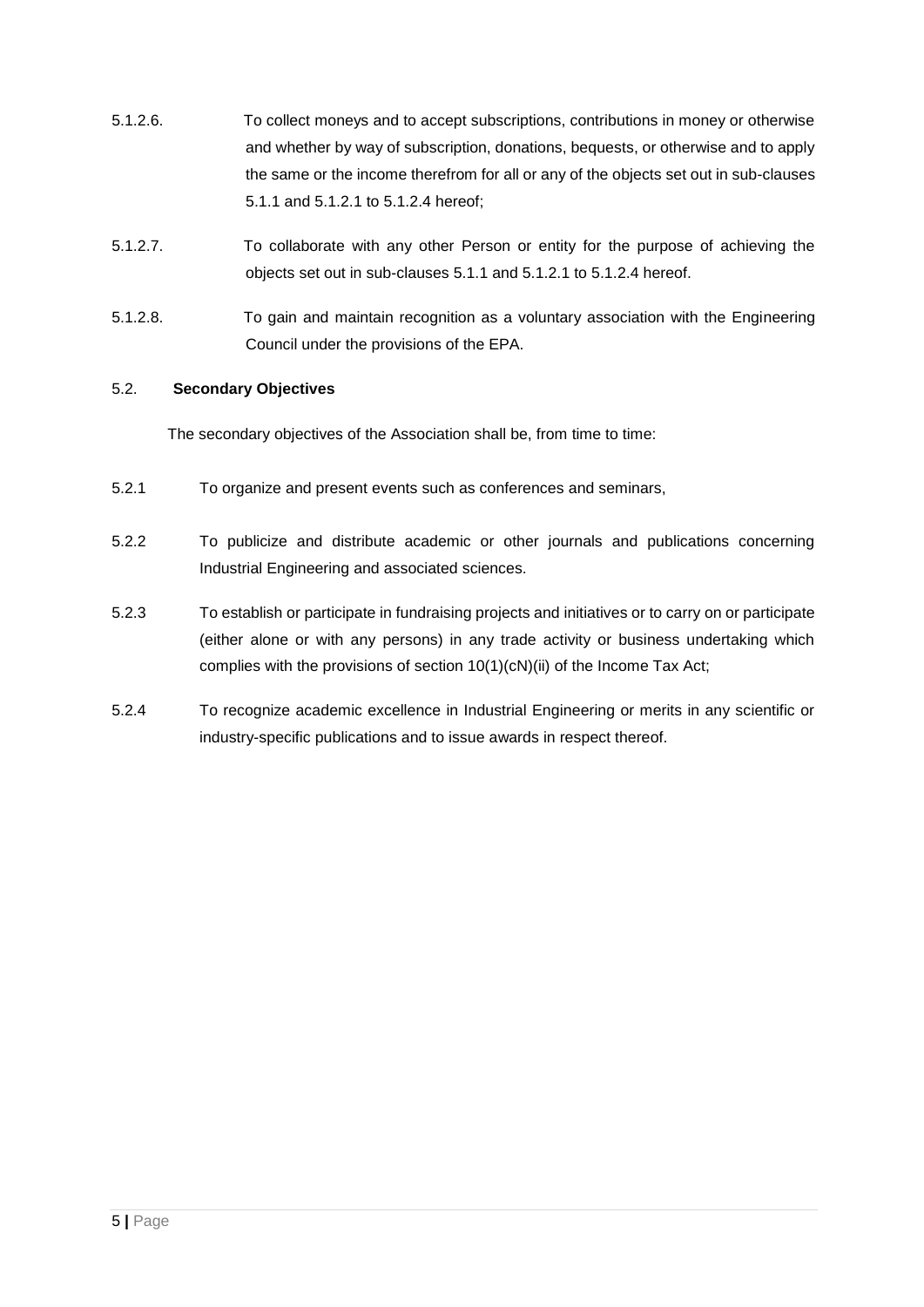#### **6. POWERS AND CONDITIONS**

- 6.1. Subject to the restrictions, limitations and qualifications referred to in clause 6.2 hereinafter, the Association shall have the following common powers, provided that such powers shall be exercised entirely in accordance with the Objectives of the Association as the Council may in their discretion determine:
- 6.1.1. to purchase or acquire in any way stock-in-trade, plant, machinery, land, buildings, agencies, shares, debentures and every other kind of description of movable and immovable property.
- 6.1.2. to manage, insure, sell, lease, mortgage, dispose of, give in exchange, work, develop, build on, improve, turn to account or in any way otherwise deal with its undertaking or all or any part of its property and assets;
- 6.1.3. to acquire and hold securities issued by a profit company.
- 6.1.4. directly or indirectly, alone or with any other person, carry on any business, to trade or undertaking consistent with or ancillary to the Objectives of the Association.
- 6.1.5. to apply for, purchase or by any other means acquire, protect, prolong and renew any patents, patent rights, licenses, trademarks, concessions or other rights and to deal with and alienate them as provided in subparagraph 6.1.2.
- 6.1.6. to invest money in any manner.
- 6.1.7. to open and operate banking accounts and to not overdraw such accounts.
- 6.1.8. to employ, dismiss and remunerate employees, professional assistants and experts, research workers, advisers, agents and other persons; and establish and contribute to a pension, gratuity, medical and/or other funds for the benefit of its employees.
- 6.1.9. to take part in the management, supervision and control of the business or operations of any other entities or businesses and to enter into partnership(s).
- 6.1.10. to make grants and donations,
- 6.1.11. to undertake and execute any trust.
- 6.1.12. to act as principal, agent, contractor or trustee.
- 6.1.13. to pay gratuities and pensions and establish pension schemes, in respect of its employees and the Council.
- 6.1.14. to invest monies that form part of the funds of the Association in such securities subject to the limitations imposed by this Constitution.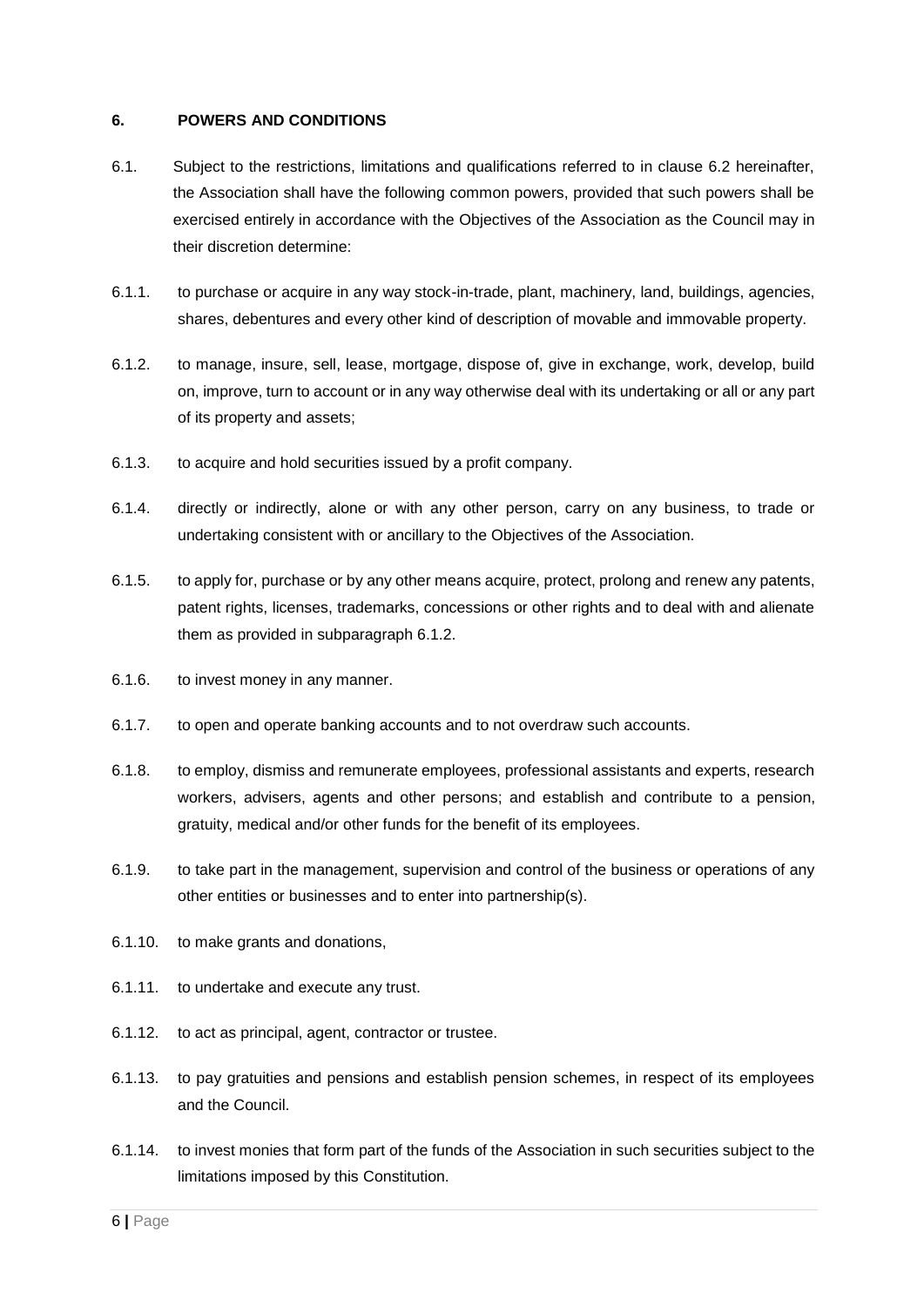- 6.1.15. to retain existing investments or investments made by the Council in that form or to reinvest in any other form.
- 6.1.16. to grant loans or advance money to any other person or trust, corporation and Association, Association or institution with or without interest against or free of security, with or without terms and conditions.
- 6.1.17. to negotiate loans or substitution of loans in favour of the Association, with or without interest, with or without security, and on such terms and conditions as are agreed with the lender.
- 6.1.18. to mortgage, hypothecate or grant a loan on any asset of the Association.
- 6.1.19. to sell, let, concession, improve, alter and maintain any fixed property forming part of the Association and if need be, to demolish fixed improvements and erect new improvements and to provide accommodation for its employees.
- 6.1.20. to collect rent, concession fees and cancel leases and concessions, and to evict a lessee or concessionaire from property belonging to the Association.
- 6.1.21. to attend meetings of creditors of a person who is a debtor of the Association irrespective of whether the meeting is in connection with insolvency, liquidation or judicial management; to vote on any matter submitted to the meeting and generally, to exercise all the rights a creditor would have in similar circumstances;
- 6.1.22. to guarantee, as surety, or as co-principal debtor, the due performance by any person, trust, corporation or Association or other legal entity for compensation or free of charge, and to bind an asset of the Association, as collateral security for this purpose;
- 6.1.23. to issue receipts, discharges or indemnities in respect of any repayment or discharge of obligations.
- 6.1.24. to make use of the services of professional advisors and tradesmen for the affairs of the Association and to pay for such services.
- 6.1.25. to appoint an agent or agents to represent the Association for any specific purpose, including the power to employ and appoint accountants, attorneys, advocates and other professional persons for any specific purpose and to remunerate such persons at the usual professional or business rates;
- 6.1.26. to purchase or otherwise acquire any equipment that may be necessary for the promotion of the objectives of the Association.
- 6.1.27. to procure appropriate insurance cover for and on behalf of the Association; and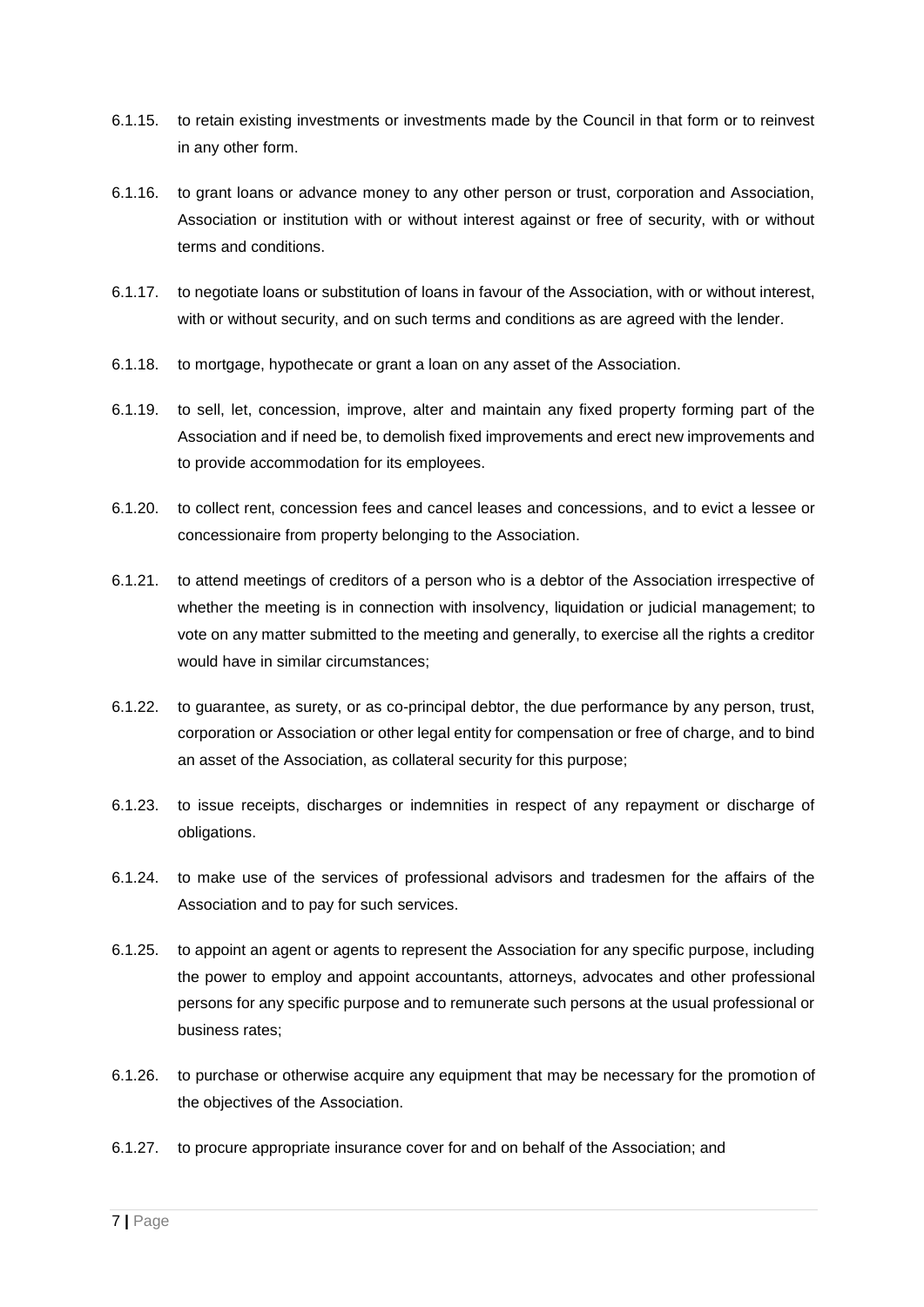- 6.1.28. to institute, conduct, oppose, compound or abandon any legal or quasi-legal proceedings by and against the Association or its officers or otherwise concerning the affairs of the Association and also compound and allow time for payment or satisfaction of any debts due or of any claims or demands made by or against the Association;
- 6.2. The legal powers and capacity of the Association set out in clause 6.1 above are however restricted, limited and qualified as follows –
- 6.2.1. The Association may only invest money not utilized in the promotion of the Objectives of the Association
	- i) with a financial institution as defined in section 1 of the Financial Institutions (Protection of Funds) Act, 2001 (Act No.28 of 2001);
	- ii) in securities listed on a stock exchange as defined in section 1 of the Financial Markets Act, 2012 (Act No. 19 of 2012); or
	- iii) in such other prudent investments in financial instruments and assets as the Commissioner may determine after consultation with the Executive Officer of the Financial Services Board and the Director of Non-Profit Organisations:

provided that the provisions of this paragraph shall not prohibit the Association from retaining any investments (other than any investments in the form of a business undertaking or trading activity or asset which is used in such business undertaking or trading activity) in the form that it was acquired by way of donation, bequest or inheritance.

6.2.2 The legal powers and capacity of the Association shall specifically be subject to the particular compliance provisions set out in clause 18 of this Constitution concerning the requirements for recognition with the Engineering Council, registration as an association in terms of section 30B read with section  $10((1)(d)(iv)(bb))$  of the Income Tax Act and registration as a Non-Profit Organisation in terms of the Non-Profit Organisations Act.

## **7. MEMBERSHIP**

## 7.1. GRADES OF MEMBERSHIP

The grades of membership shall be as follows:

Honorary Fellow, Fellow, Ordinary Member, Associate Member, Student Member, Affiliated Society, Corporate Partner.

7.1.1 HONORARY FELLOW (Hon. FSAIIE)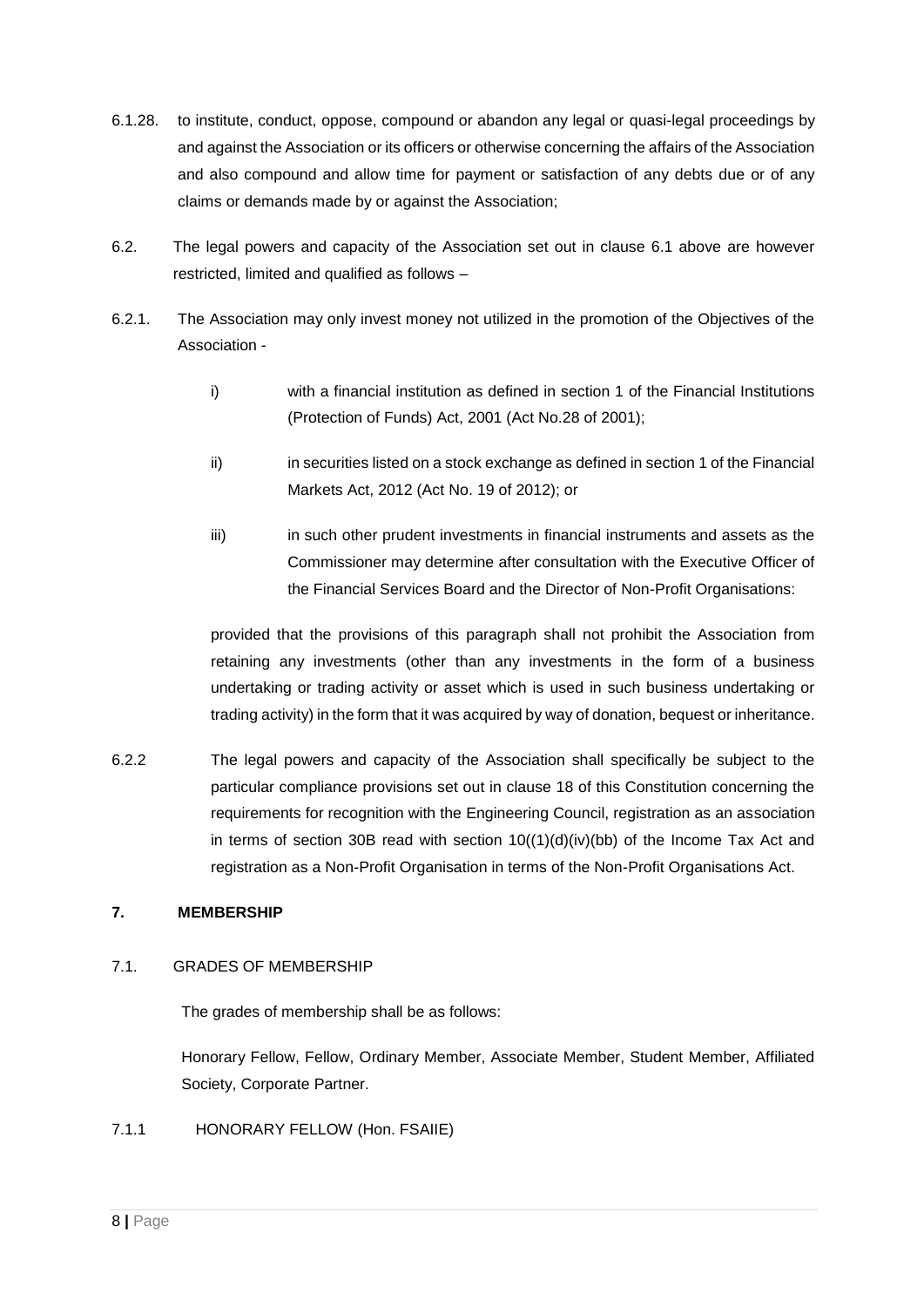- 7.1.1.1 An Honorary Fellow shall be a person whom the Association specially desires to honour for exceptionally important services rendered to the Association or to the Industrial Engineering profession.
- 7.1.1.2 An Honorary Fellow shall be elected formally by the Council and once elected shall enjoy all the rights and privileges of a Fellow.
- 7.1.1.3 Save under exceptional circumstances not more than two (2) Honorary Fellows shall be elected in any one calendar year.

#### 7.1.2 FELLOW (FSAIIE)

A candidate for election as a Fellow shall comply with the following requirements:

- 7.1.2.1 He/she/they shall have been a Member of the Association for a continuous period of not less than seven (7) years.
- 7.1.2.2 He/she/they shall hold or have held a position of professional responsibility in a field related to Industrial Engineering.

#### 7.1.3 ORDINARY MEMBER (OMSAIIE)

A candidate for election as an Ordinary Member shall comply with the following requirements:

- 7.1.3.1 He/she/they shall be a Registered Engineering Person, being a Professional Engineer, Engineering Technologist, Engineering Technician or Certificated Engineer registered in terms of engineering legislation: or,
- 7.1.3.2 Notwithstanding, Council may accept any person with merit who may not qualify in terms of the above, but who is likely to make a professional contribution to the Association or the Industrial Engineering profession.

#### 7.1.4 ASSOCIATE MEMBER (AMSAIIE)

A candidate for election as an Associate Member shall comply with the following requirements:

- 7.1.4.1 He/she/they shall not be eligible in any other grade of membership of the Association.
- 7.1.4.2 He/she/they shall express a professional interest in the science and practice of Industrial Engineering and shall be desirous of subscribing to the objectives of the Association.

#### 7.1.5 STUDENT MEMBER (StMSAIIE)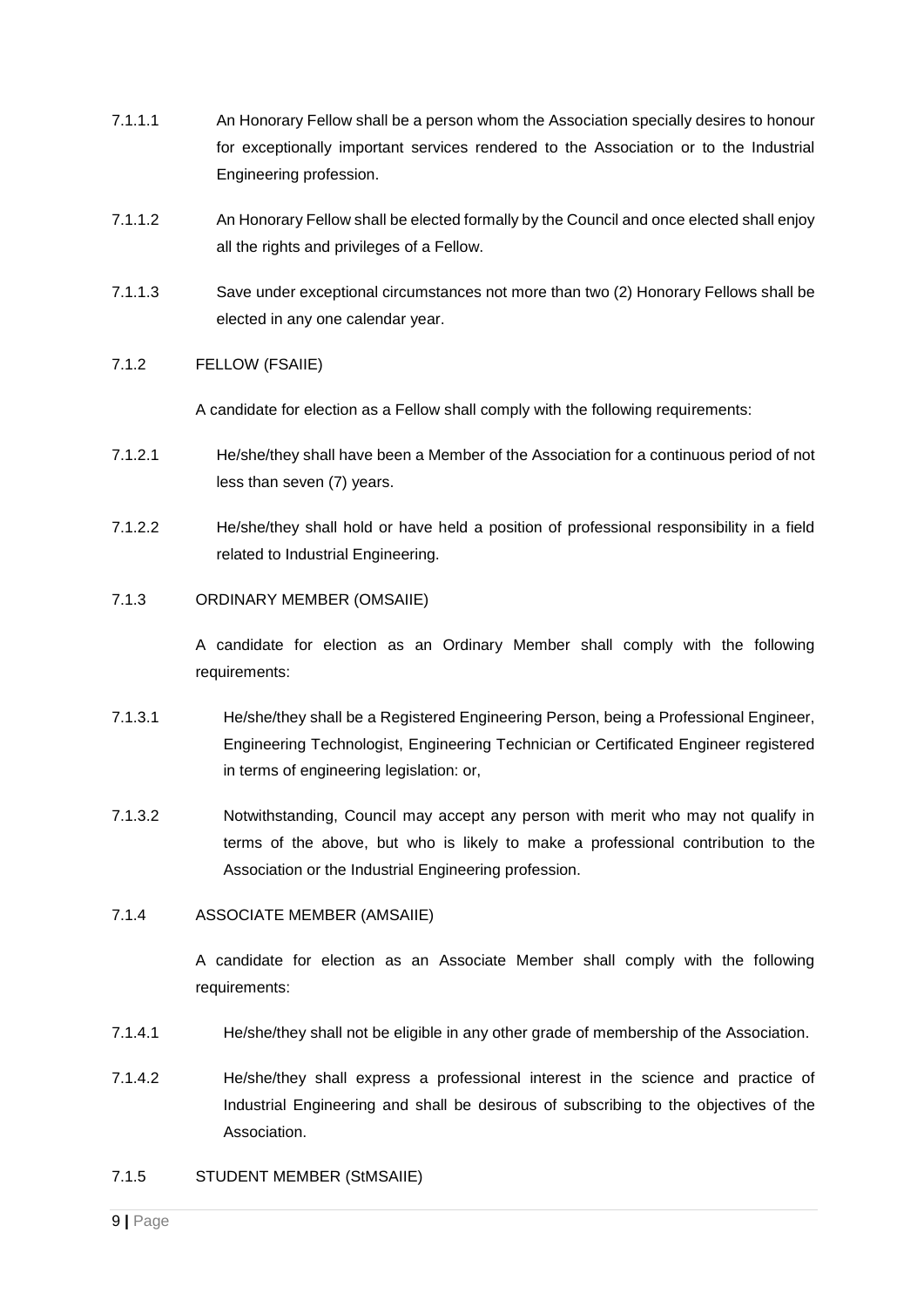A candidate for election as a Student Member shall comply with the following requirements:

- 7.1.5.1 He/she/they shall be pursuing an acceptable course of study at a recognised educational Institution, the successful completion of which would qualify him academically, either partially or completely, for membership of the Association.
- 7.1.5.2 He/she/they may not remain a Student after the end of the year in which he/she/they attain the age of thirty (30) years, except with the special permission of the Council. His/her/their membership shall then cease unless he transfers to another grade.

#### 7.1.6 AFFILIATED SOCIETY

The Council may elect to the grade of Affiliated Society any learned or technical society concerned with Industrial Engineering or any aspects thereof provided it considers this to be in the interests of the Association and subject to the following requirements:

- 7.1.6.1 No individual member of such Affiliated Society shall be entitled to membership of the Association in any grade by reason of his/her/their membership of the Affiliated Society. This clause may not, however, debar any person from being a member of the Association and an Affiliated Society at the same time.
- 7.1.6.2 The members of an Affiliated Society may be accorded some of the privileges of membership of the Association upon such financial and/or other terms as Council may determine, provided that none of the privileges so accorded be those reserved for voting members of the Association.
- 7.1.6.3 Each Affiliated Society may nominate one (1) representative as an observer at Council Meetings. Such observers shall have a voice at Council Meetings but no voting rights.

#### 7.1.7 CORPORATE PARTNER MEMBER

Council may elect as a Corporate Partner of the Association approved incorporated organisations in any industry which are desirous of subscribing to the object of the Association. Such affiliated organisations may each nominate representatives based on the Corporate Partnership agreement to take part in the Association activities on their behalf and under such terms and conditions as the Council may determine: Provided that any such representative shall not, by virtue of the representation, be deemed to be a member of the Association. The proviso shall not debar a member of the Association from acting as a representative of an Affiliated Organisation.

7.2 No person, regardless of qualifications and/or experience, shall be elected to the membership of the Association in any grade unless the Council is satisfied that he/she/they is a person whose election would be in the interests of the Association.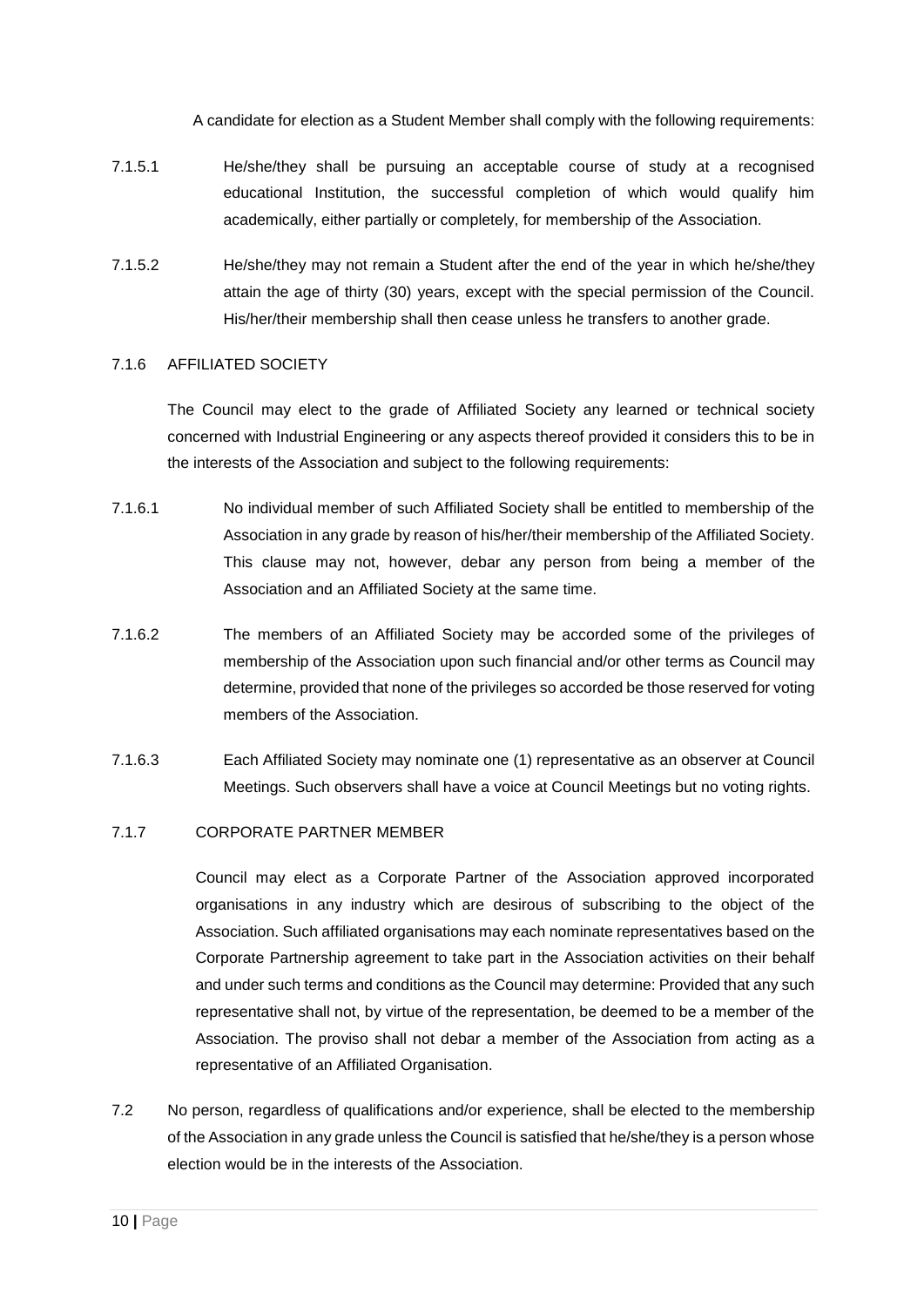- 7.3 The Management Council may prescribe requirements for any grade of membership additional to those set forth in Clauses 7.1.1 to 7.1.7 inclusive of these Articles.
- 7.4 Any person may at any time apply to the Management Council to be elected or transferred to any grade, except that of Honorary Fellow, and the Management Council may, at its discretion, approve, refuse or defer such election or transfer. In every case, the applicant shall be notified accordingly. Management Council shall not be obliged to provide reasons for its decisions.
- 7.5 Election to membership or transfer to another grade of membership shall only become effective upon receipt by the Association of all applicable membership fees.
- 7.6 Only a member of the Association shall be entitled to use the authorised letters of designation as contemplated by the provisions of this clause 7, designating his/her/their relevant class of membership of the Association.
- 7.7 The individual membership of the Association shall consist of voting and non-voting Members. Honorary Fellows, Fellows and Ordinary Members shall be voting members and shall have the right to vote at General Meetings of the Association and all other members shall be non-voting Members and shall be entitled to attend and participate in General Meetings of the Association but shall have no right to vote on any matter.
- 7.8 The control of the Association is vested in the voting members, to who is reserved the right to vote upon all matters affecting the policy of the Association, and in particular any change to this Constitution and the winding up of the Association.
- 7.9 It shall be a condition for any Person to remain a Member of the Association that such Person shall conduct himself/herself/itself in an independent, ethical and professional manner and uphold the dignity and reputation of the Engineering profession.
- 7.10 Application for membership or membership upgrades shall be in the form as determined by the Management Council. The Management Council shall consider all applications for Membership and shall have the power to refuse membership to an applicant, where it is considered such membership would be detrimental to the Objectives or activities of the Association.
- 7.11 Any member of the Association may resign his/her/its membership and any representative of a member organization or section may resign such position, by giving to the secretary of the Association written notice to that effect.
- 7.12 A member's membership of the Association shall automatically terminate upon such member becoming deceased. The Council may, by a two-thirds majority resolution passed at a meeting thereof, also terminate the membership of any member, if: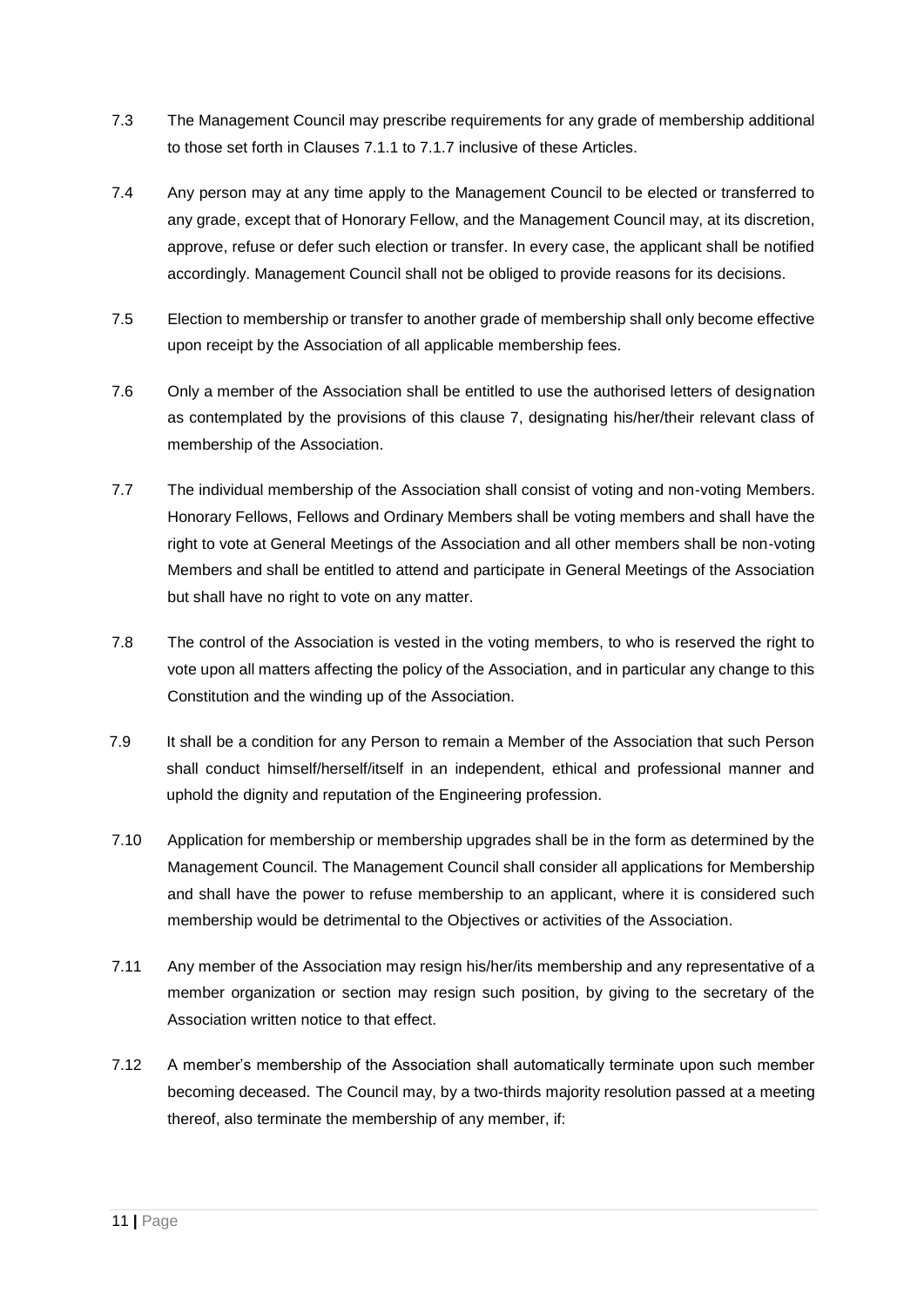- 7.12.1 A Member's outstanding money due to the Association has not been discharged within a reasonable period following demand therefore by the Council.
- 7.12.2 In the opinion of the Council, such Member's conduct is prejudicial to the Objectives and interests of the Association, PROVIDED THAT the Member concerned shall have the right, with or without legal representation, before any resolution is considered by the Council, to be heard by the Council or to submit written reasons as to why such Member's membership should not be terminated. A decision by the Council to terminate a Member's membership may be appealed by such a Member, subject to the following provisions:
- 7.12.2.1 The appeal shall be heard by an appeal committee comprising of the President, Vice-president and treasurer from time to time of the Council, who will have the discretion to determine the procedure to be adopted prior to and at the appeal hearing.
- 7.12.2.2 The parties to the appeal shall have the right to legal representation.
- 17.12.2.3 The appeal committee's decision will be final and binding on the Members concerned and the Parties to the appeal and there shall be no further right of appeal following such decision.
- 7.13 The Council shall be entitled and may, in their discretion, temporarily suspend the membership of a Member or re-admit to membership any Person under such conditions as the Council may in their discretion determine.
- 7.14 The Association shall maintain a register of Members and the Council shall cause every Member to be issued with a certificate of membership of the Association, depicting the grade of Membership to which such member has been accepted.
- 7.15 Once this Constitution is adopted, all existing members of the NPC shall be offered membership of the Association on terms and conditions no less favourable than those which existed between such Member and the NPC, it being understood that the Association will be assuming all rights and obligations of the NPC as the sole body promoting the Industrial Engineering discipline in Southern Africa.

## 7.16 REDUCTION OR WAIVER OF SUBSCRIPTION

7.16.1 Retired Membership: Any member of the Institute who has attained the age of sixty-five (65) years and who has been a member of the Institute for a continuous period of not less than ten (10) years and whose membership is in good standing, shall be entitled to remain a member in his/her/their appropriate grade with a reduction of the annual subscription by two-thirds. The reduction shall be without prejudice to the member's rights and privileges.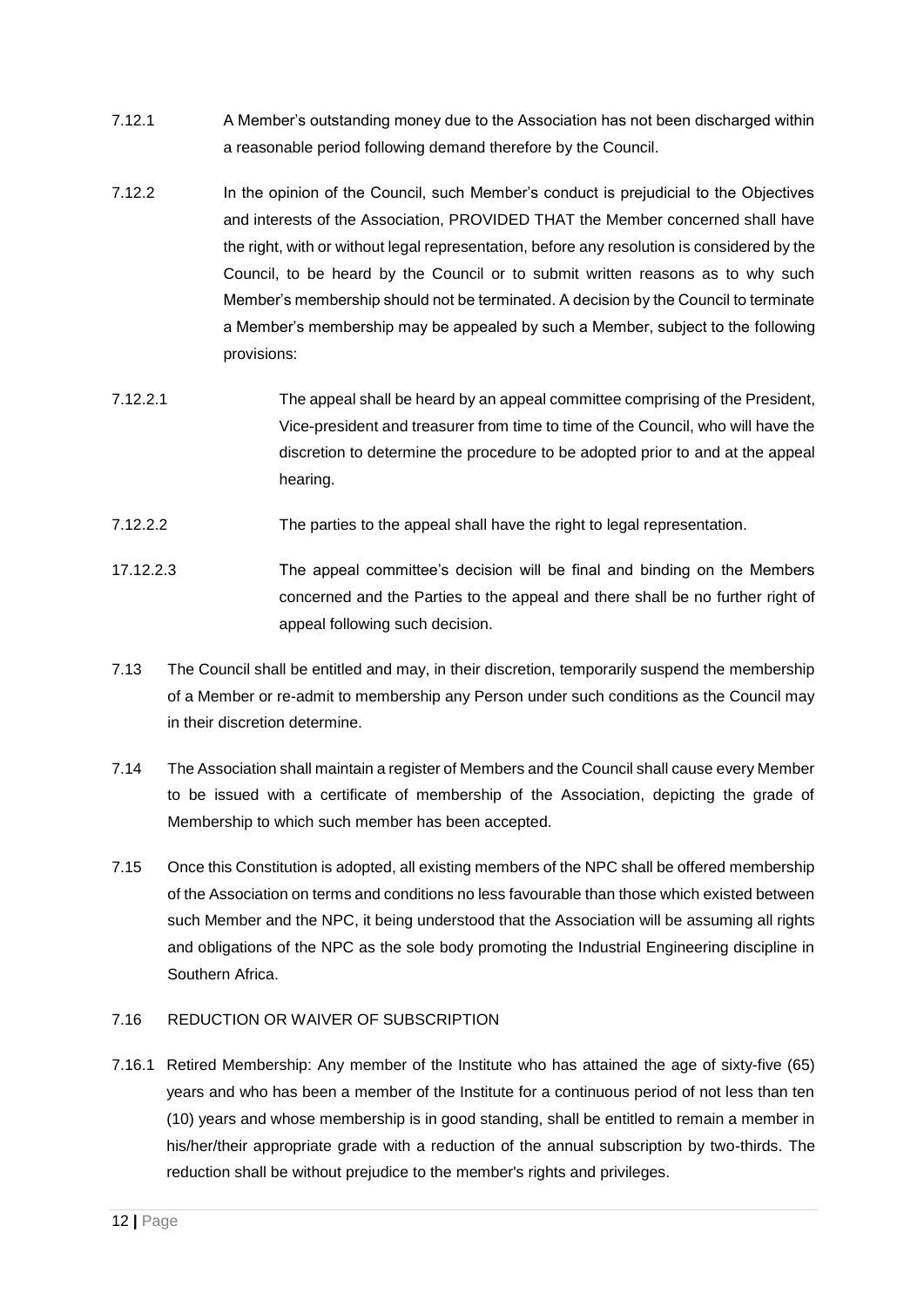7.16.2 Special Circumstances: Council may, at its discretion, reduce, remit or suspend the annual subscription or the arrears in annual subscription of any member. The Council shall decide on the merits of any written application. Any reduction, remission or suspension of the annual subscription shall be without prejudice to the member's rights and privileges.

## **8. PROCEEDINGS OF THE MEMBERS**

- 8.1. The Members of the Association shall hold the following Members meetings:
- 8.1.1. A special general meeting at any time that the Council is required in terms of this Constitution to refer a matter to the members of the Association for decision or when otherwise required and for any other special purpose as the Council may determine.
- 8.1.2. An annual general meeting once in every year at such time as may be determined by the Council, provided that every annual general meeting shall be held not more than 6 (six) months after the end of every financial year of the Association and within not more than 15 (fifteen) months after the date of the last preceding such meeting of the Association. At an annual general meeting, the members present will consider the annual financial statements of the Association, the reports of the Council and of the Auditors on the annual financial statements and otherwise, the nomination, election and re-election of members to the Council and the rotation, appointment and fixing of the remuneration of the Auditors and any business which the Council may determine.
- 8.2. The Council must deliver notice of each Member's meeting in the manner and form determined by the Council to all members of the Association, at least 14 (fourteen) calendar days before the meeting is to begin. The notice shall specify the place, the date and the hour of the meeting and shall be given to every Member of the Association. Notice of meetings to a Member may be given by electronic mail.
- 8.3. The accidental omission to give notice of any meetings of members shall not invalidate such meeting or any resolution passed at such meeting.
- 8.4. The Council may whenever it thinks fit, convene a general meeting of members. General meetings may also be convened on requisition to the Council by members collectively representing at least 20 (twenty) Voting Members.
- 8.5. Unless otherwise determined, all members' meetings shall be held at such location as the Council may propose and/or determine from time to time.
- 8.6. No business shall be transacted at any general meeting of members unless a quorum of members is present at the time when the meeting proceeds to business. The quorum requirements for a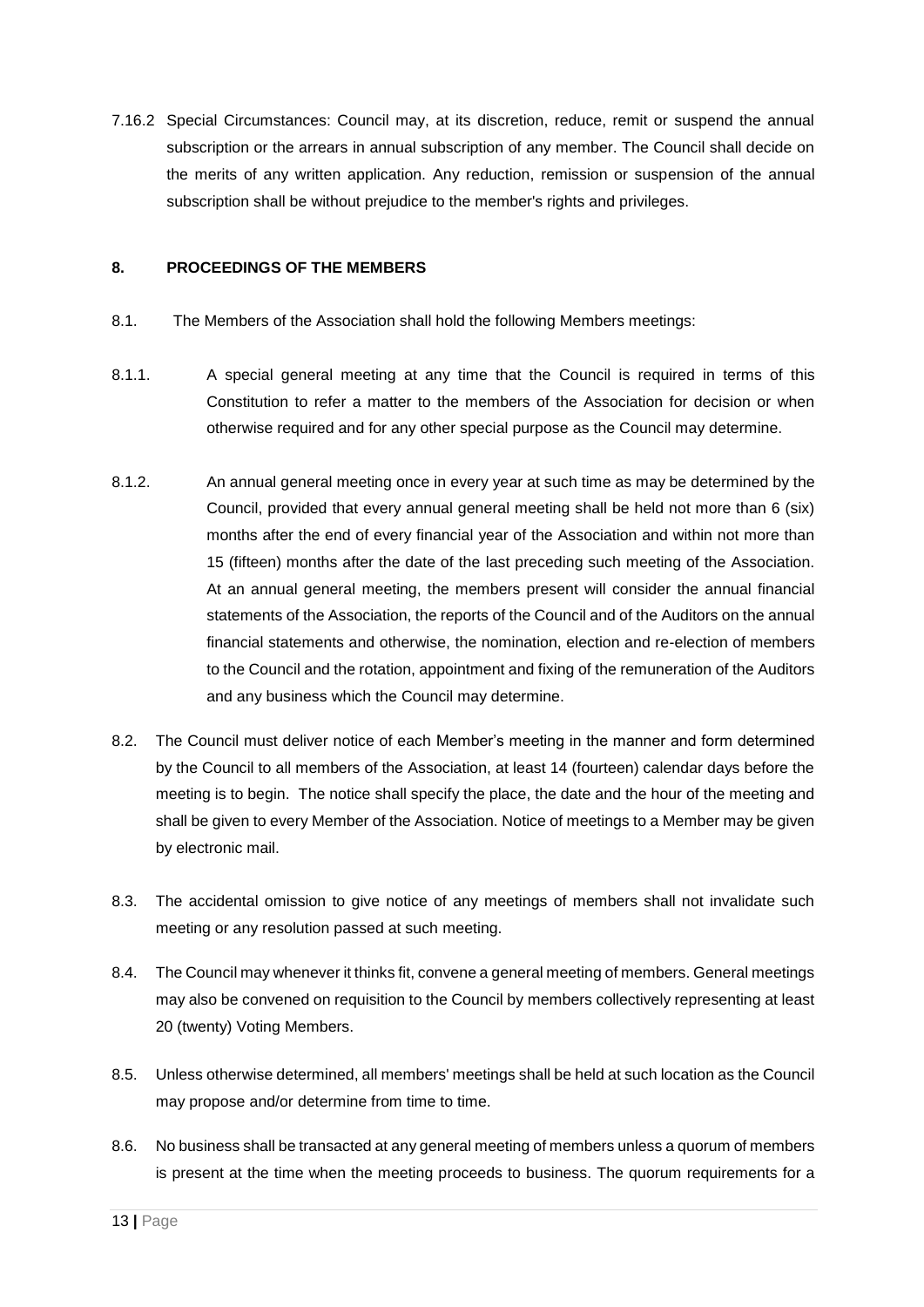members' meeting to begin or for a matter to be considered are 10 (ten) Voting Members entitled to vote (present in person or represented by proxy):

- 8.7. If within 30 (thirty) minutes after the appointed time for a meeting to begin, the requirements of paragraph 8.6 above have not been satisfied, the meeting may be adjourned not less than 7 (seven) days or more than 21 (twenty-one) days thereafter.
- 8.8. The person intended to preside at a meeting that cannot begin due to the operation of paragraph 8.6 above, where a quorum is not present, may extend the 30 (thirty) minute limit for a reasonable period on the grounds of:
- 8.8.1. exceptional circumstances affecting weather, transportation or electronic communication have generally impeded or are generally impeding the ability of members to be present at the meeting; or
- 8.8.2. one or more members, having been delayed, have communicated an intention to attend the meeting, and those members, together with others in attendance, would satisfy the requirements of paragraph 8.6.
- 8.9. After a quorum has been established for a meeting, or for a matter to be considered at a meeting, the meeting may continue, or the matter may be considered, so long as at least a quorum remains present.
- 8.10. If a quorum has not been reached within 30 (thirty) minutes after the appointed time for the meeting to begin or such extended period as the Chairperson directs, or if a Quorum is no longer present at the time that a matter is to be considered, the Chairperson appointed for the meeting will be authorized to adjourn the meeting of the members.
- 8.11. The Association is not required to give further notice of a meeting that is postponed or adjourned in terms of subparagraph 8.10 above unless the location for the meeting is different from the location of the postponed or adjourned meeting; or a location announced at the time of adjournment, in the case of an adjourned meeting.
- 8.12. If at the time appointed in terms of subparagraph 8.10 above for a postponed meeting to begin, or for an adjourned meeting to resume, the requirements of paragraph 8.6 above have not been satisfied, the Voting Members present in person or by proxy will be deemed to constitute a quorum.
- 8.13. Each proxy authorizing a Voting Member to vote on behalf of another Member shall be signed by the Voting Member granting proxy and shall be submitted to the Secretary or the Chairperson for verification at the meeting at which it is intended to be used. A proxy shall be valid only at the meeting specified therein.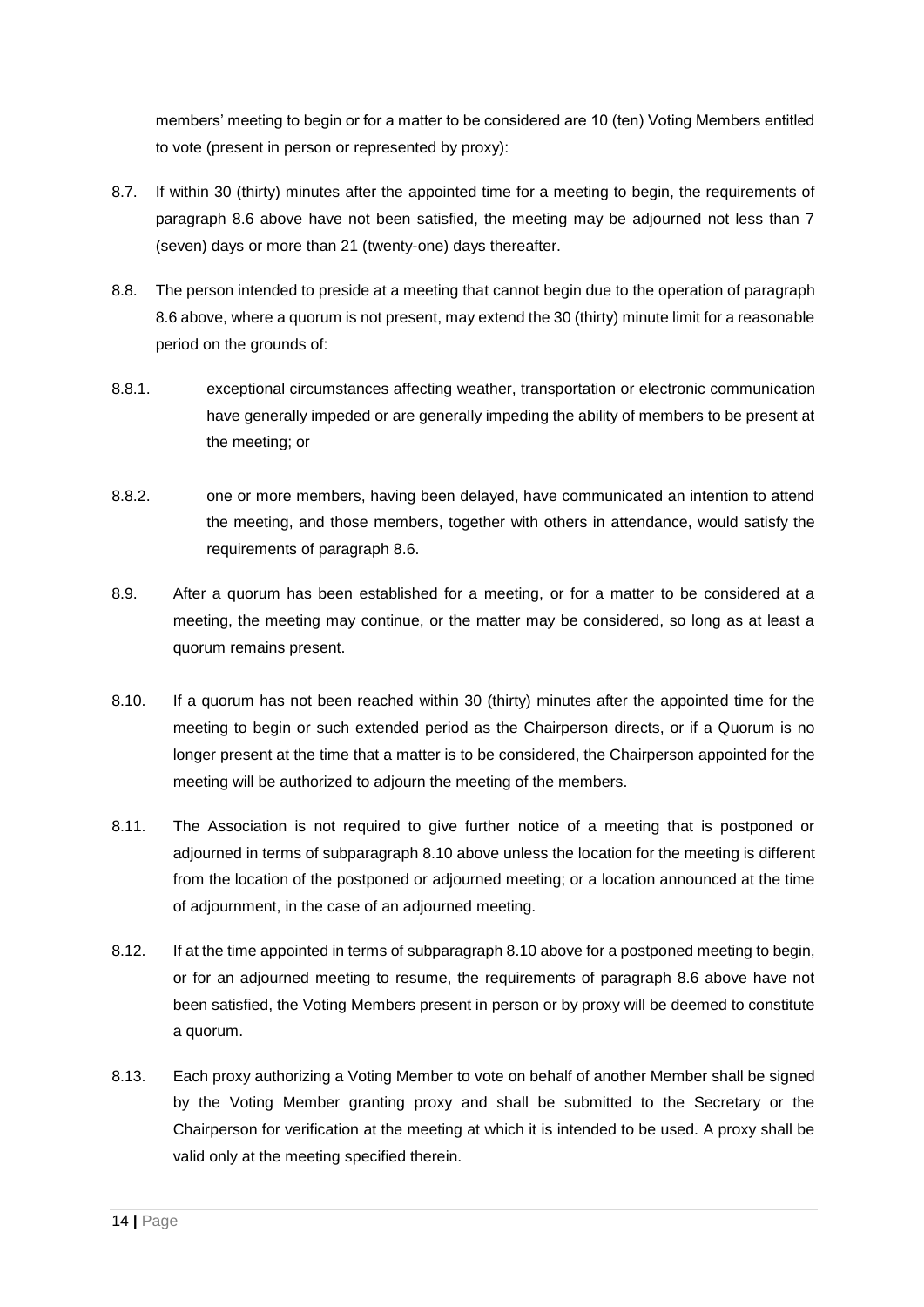- 8.14. The President of the Council shall preside as Chairperson over any meeting of members, or should he/she be absent or unwilling to serve, then any of the Vice-Presidents, or should all of such persons be absent or unwilling to serve, the members present shall nominate as Chairperson for the meeting one of the members of the Council or, if no member of the Council is present or willing to serve, then one of the members present.
- 8.15. Unless otherwise determined by this Constitution, for any resolution to be adopted at a members' meeting, it must be supported by at least 50% plus one of the votes of the Voting Members (present in person or by proxy) entitled to vote.
- 8.16. At every general meeting of members, unless otherwise provided for in this Constitution, every Voting Member (in person or by proxy) entitled to vote, shall have 1 (one) vote.
- 8.17. Save as expressly provided for, no Person other than a Voting Member, duly registered and who shall have discharged its sums due and payable to the Association in respect of or arising out of his/her/its Membership, and who is not under suspension, shall be entitled to be present or to vote on any question, either personally or by proxy, at any general meeting of members.
- 8.18. At any meeting of Members, a resolution put to the vote of the meeting shall first be decided on a show of hands, unless a poll (before or in the declaration of the result of a show of hands) is demanded by the Chairperson or the majority of members present at the meeting and unless a poll is so demanded, a declaration by the Chairperson that a resolution has, on a show of hands, been carried or carried unanimously or by a particular majority or has been declined, and an entry to that effect in the book containing the minutes of the proceedings of the Association shall be conclusive evidence of the fact. If a poll is demanded a declaration by the Chairperson that a resolution has, on a poll, been carried or carried unanimously or by a particular majority or has been declined, and an entry to that effect in the book containing the minutes of the proceedings of the Association shall be conclusive evidence of the fact, without proof of the number or the proportion of the votes recorded in favour or against such resolution. The demand for a poll may be withdrawn.
- 8.19. A poll shall be taken in such a manner as the Chairperson directs, and the result of the poll shall be deemed to be the resolution of the meeting. An independent and suitably qualified agent nominated and appointed by the Council for the purpose shall determine the result of the poll. In the case of an equality of votes, whether on a show of hands or a poll, the resolution shall fail. In the case of equality of votes for and against any resolution, the resolution shall be deemed to have been defeated.
- 8.20. Every resolution and every amended resolution proposed for adoption by a meeting of members shall be seconded at the meeting and if not so seconded, shall be deemed not to have been proposed.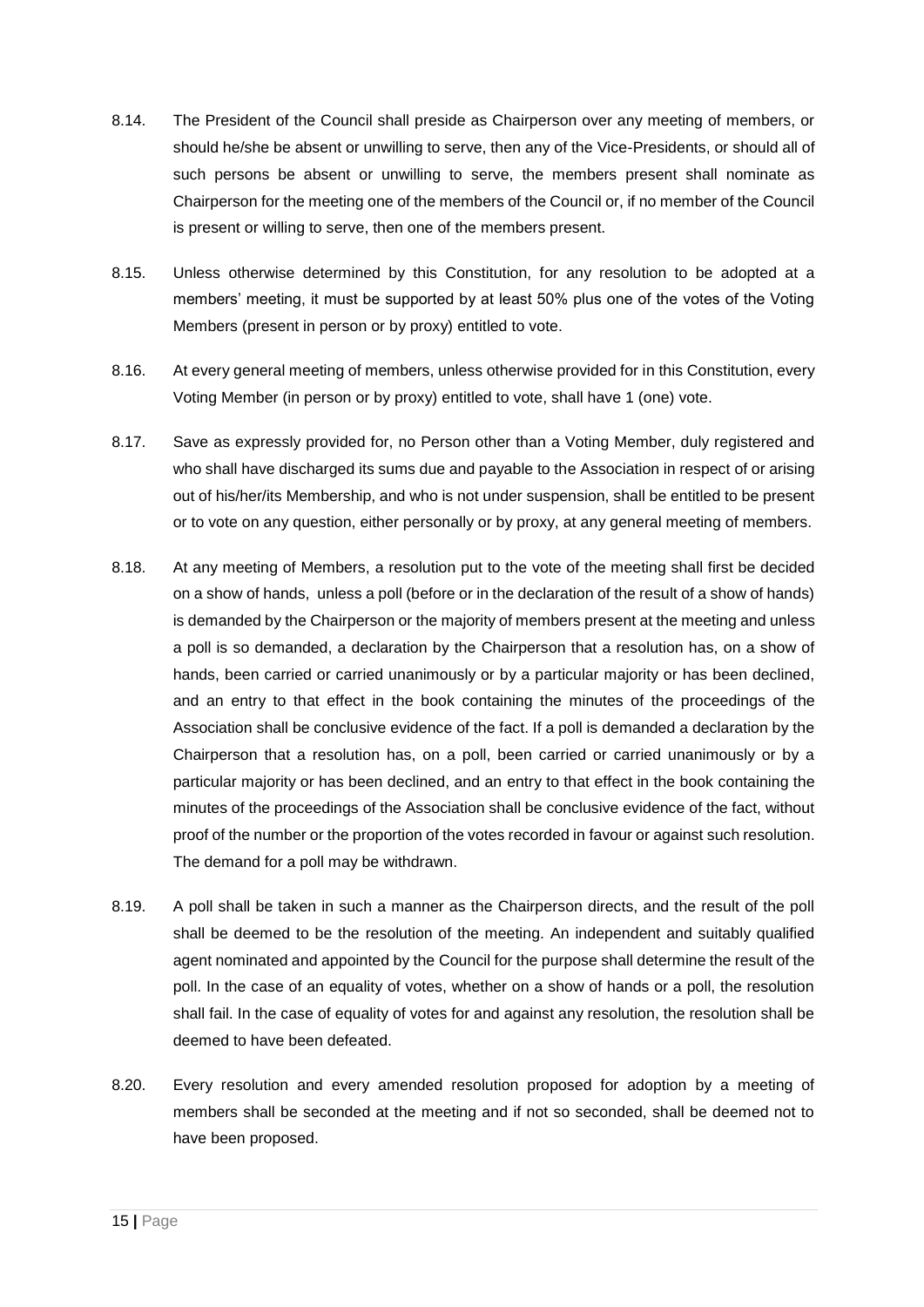- 8.21. Unless any Voting Member (present in person or by proxy) at a meeting of members, before the closure of the meeting, shall have objected to any declaration made by the Chairperson of the meeting as to the result of any voting at the meeting, whether by a show of hands or by a poll, or validity of the procedure at such meeting, such declaration by the Chairperson shall be deemed to be a true and correct statement of the voting, and the meeting shall in all aspects be deemed to have been properly and validly constituted and conducted and an entry in the minutes to the effect that any motion has been carried or defeated, with or without a record of the number of votes recorded in favour of or against such motion, shall be conclusive evidence of the votes so recorded.
- 8.22. In the case of an equality of votes, whether in a show of hands or on a poll, the Chairperson of the meeting shall be entitled to a second or casting vote.
- 8.23. The Council may provide for:
- 8.23.1. A Member's meeting to be conducted entirely by electronic communication, or
- 8.23.2. One or more Member(s) to participate by electronic communication in all or part of a Member's meeting that is being held, provided that the electronic communication employed ordinarily enabled all persons participating in the meeting to communicate concurrently with each other without an intermediary, and to participate reasonably effectively in the meeting.

## **9. THE COUNCIL**

.

- 9.1. There shall be a Council constituted for the Association, which Council shall be constituted and maintained in accordance with the Regulations from time to time imposed by the Engineering Council. The number of the members of the Council, excluding co-opted Council Members, shall not be less than 7 (seven) and shall not exceed 20 (twenty), to be nominated and elected by the Voting Members at an Annual General Meeting of the Association subject to the provisions of paragraph 9.2. The minimum and the maximum number of Council Members may be changed and limited by a meeting of the Voting Members from time to time.
- 9.2. Notwithstanding any other provision to the contrary contained in this Constitution, a President of the Association or NPC who served as such immediately before the election of new Council Members shall automatically be a Council Member for the succeeding Council. Where other Council Members are to be nominated and elected by Voting Members, such persons shall be elected, by a separate vote, at an Annual General Meeting of members and nominations for the election of such persons must be delivered to the Secretary of the Council or to any other person acting on behalf of the serving Council at least 7 (seven) days before commencement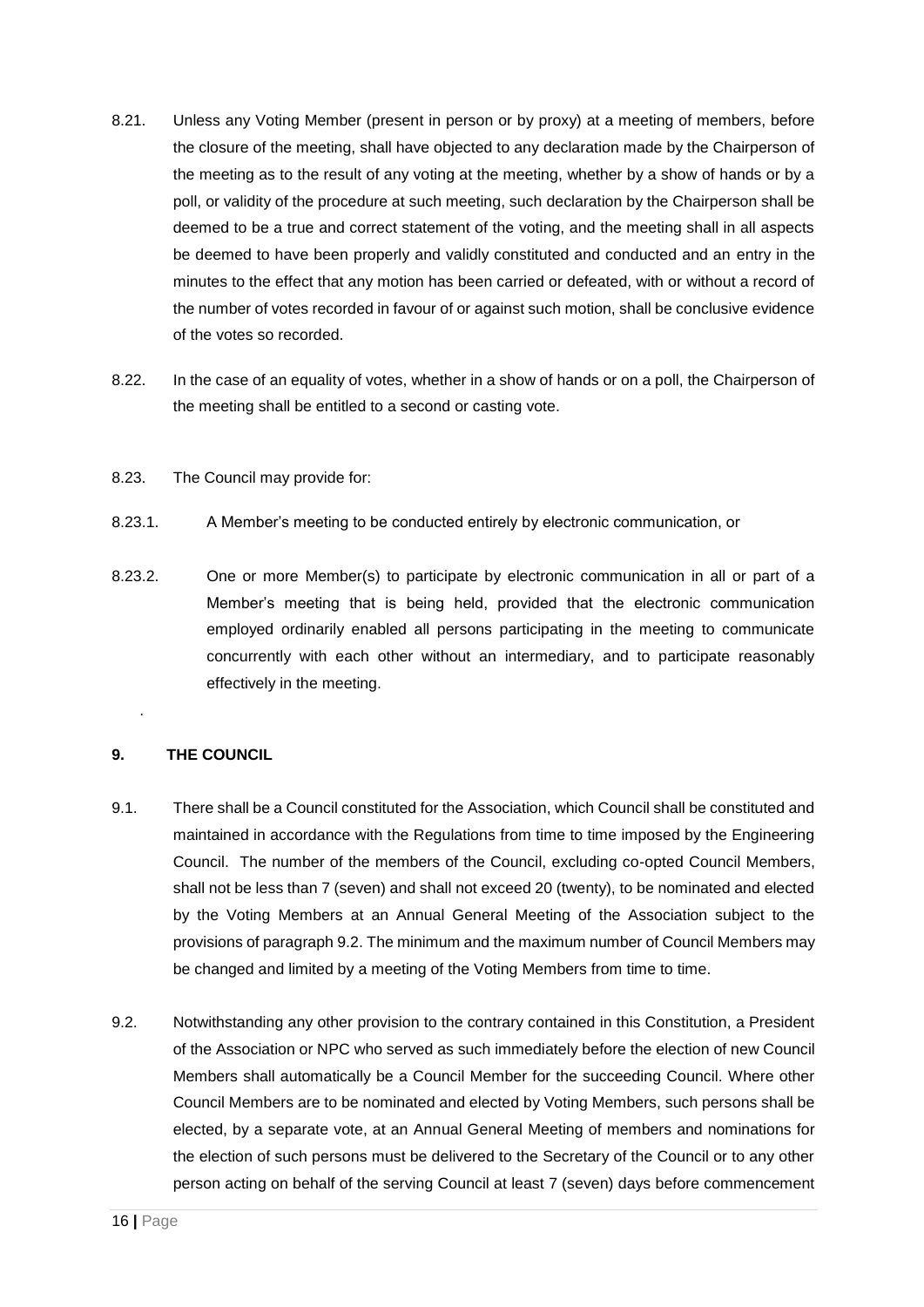of the proceedings or meeting at which the nominations are to be considered, with written proof of acceptance by the nominee to act as a member of the Council annexed, if so appointed;

- 9.3. Notwithstanding the provisions of paragraph 9.2 aforesaid, in the event that there are insufficient prior nominations and acceptances to allow the appointment of the minimum number of Council members required, nominations and acceptances may be made from the floor by Voting Members at the proceedings or meeting at which the nominations are to be considered.
- 9.4. The first Council Members and co-opted members shall, on the formation of the Association, in number and name be the serving members of the Council already appointed for the NPC.
- 9.5. Upon any vacancy of a Council Member elected by Voting Members occurring prior to the next Annual General Meeting of the Association, the remaining members on the Council may appoint a person who satisfies the requirements for nomination and/or election as a Council Member to fill any vacancy, to serve as a Council Member on a temporary basis until the vacancy has been filled by nomination and election in terms of paragraph 9.2, and during that period any person so appointed has all of the powers, functions, and duties, and is subject to all of the liabilities, of any other Council Member;
- 9.6. The members of the Council shall have the right and may co-opt onto the Council 10 (ten) additional Council Members, who need not be Members of the Association or a Registered Engineering Person. A co-opted Council member shall have all the powers, functions and duties, and is subject to all the liabilities, of any other Council Member, provided that whilst a co-opted Council Member shall be entitled to participate at all meetings of the Council, such co-opted Council Member shall not be entitled to vote thereat and shall for all intents and purposes be a non-voting member of the Council. A co-opted Council Member shall be deemed to retire from office as and when new Council Members are elected by the Voting Members of the Association.
- 9.7. Within 14 (fourteen) days of the holding of each Annual General Members Meeting, the Council shall meet and shall elect from their body, the President, two Vice Presidents and an Honorary Treasurer, who shall hold their respective offices until the Annual General Meeting held next after their said appointments, provided that the office of the President, Vice President or Honorary Treasurer shall ipso facto be vacated by the Council Member holding such office upon his/her/their ceasing to be a Council Member for any reason. Only current Vice Presidents of the Association may be considered for the appointment of President. Only Voting Members may be considered for appointment as Vice Presidents.
- 9.8. The office of a Council Member shall be vacated in any of the following events, namely:-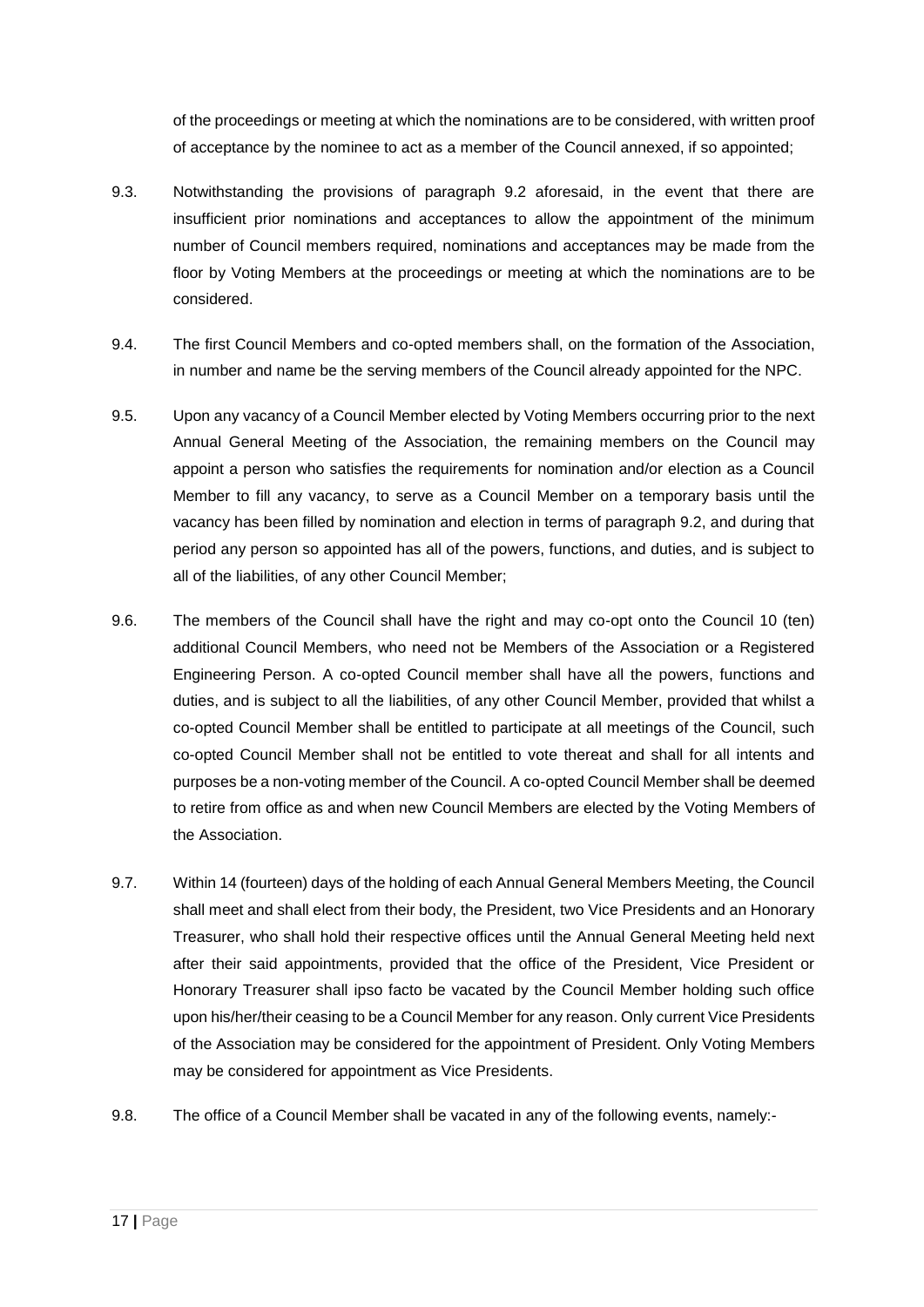- 9.8.1. if he/she is found or becomes of unsound mind;
- 9.8.2. if he/she be removed by a resolution by the Member of the Association;
- 9.8.3. if the resigns his/her/their office by notice in writing to the Council;
- 9.8.4. if he/she is absent from meetings of the Council for six consecutive months without leave of the Council otherwise than on the business of the Association or without the appointment of an alternate Council Member to act in his/her/their stead, and the Council resolves that his/her/their office be, by reason of such absence, vacated.
- 9.8.5. if he/she is disqualified to act as director in terms of the provisions of the Companies Act, 2008.
- 9.9. With the exception of co-opted Council Members or Council Members appointed during the course of the year to fill a vacancy, nominated and/or appointed and/or elected Council Members shall serve for a term of 3 (three) years from appointment to the next Annual General Members Meeting at which meeting each Council Member shall be deemed to have retired from office. The serving Council Members at the time will be eligible for re-appointment or reelection to the Council for the next cycle.
- 9.10. The Council Members may by power of attorney appoint any association, firm or person or any fluctuating body of persons, whether nominated directly or indirectly by the Council Members, to be the attorney or agent of the Association for such purposes and with such powers, authorities and discretions (not exceeding those vested in or exercisable by the Council Members under this Constitution) and for such period and subject to such conditions as they may think fit, and any such power of attorney may contain such provisions for the protection and convenience of persons dealing with any such attorney as the Council Members may think fit, and may also authorize any such attorney to sub-delegate all or any of the powers, authorities and discretions vested in him or them.
- 9.11. The Council Members may also delegate any of their powers to an executive or other committee whether consisting of a member or members of their body or not as they think fit. Any committee so formed shall, in the exercise of the powers so delegated, conform to any regulations that may from time to time be imposed on it by the Council Members and any such regulations may authorize the appointment of sub-committees.
- 9.12. Each Council Member may appoint either another Council Member or any person approved for that purpose by a resolution of the Council to act as an alternate Council Member in his/her/their place and during his/her/their absence and may remove such alternate Council Member at his/her/their discretion. A person so appointed, shall, except as regards power to appoint an alternate, and remuneration, be subject in all respects to the terms and conditions existing with reference to the other Council Members of the Association, and each alternate Council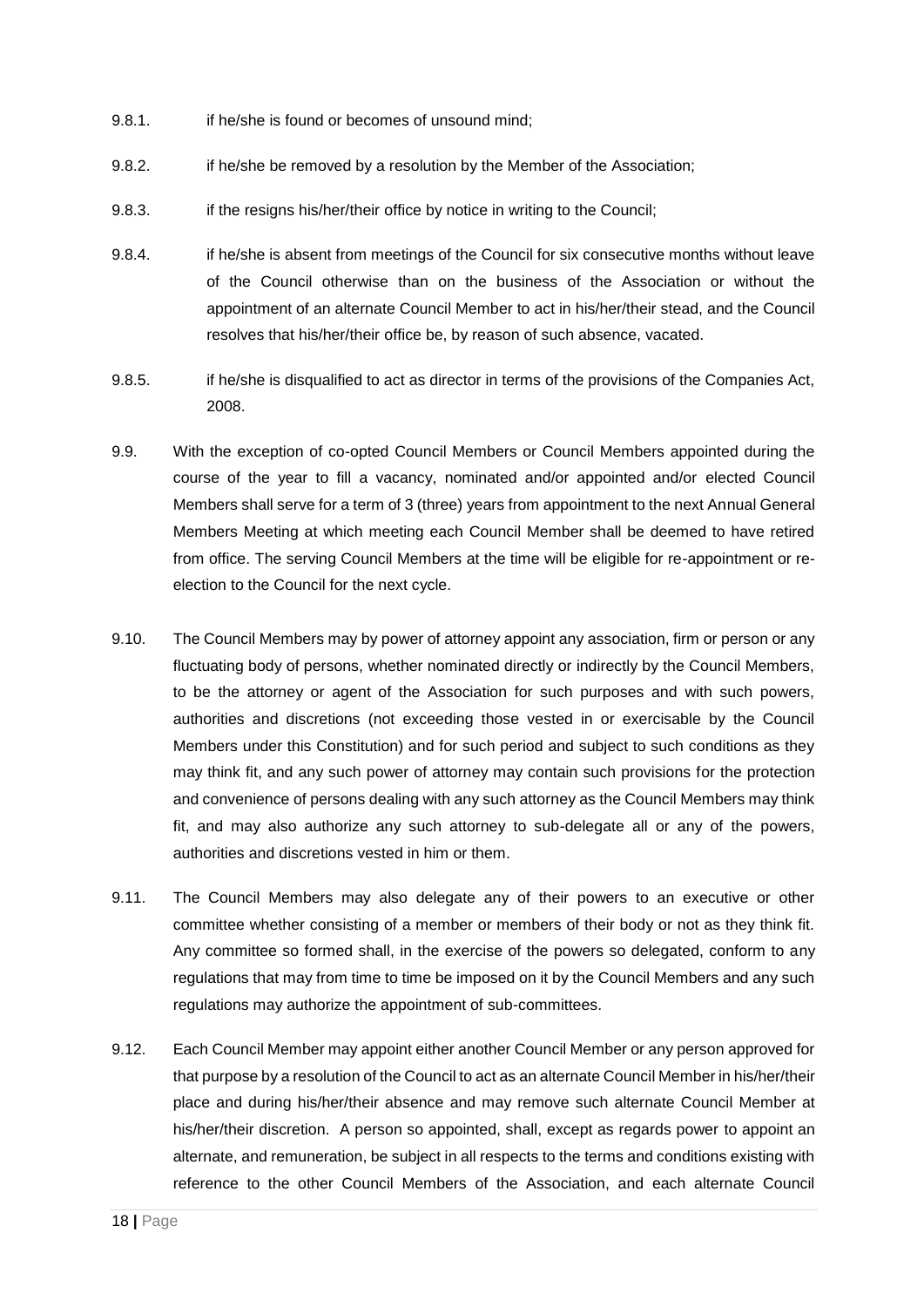Member, whilst so acting, shall be entitled to receive notices of all meetings of the Council Members or of any committee of the Council Members of which his/her/their appointer is a member, and to attend and vote at any such meeting at which his/her/their appointer is not personally present and he shall generally be entitled to exercise and discharge all the functions, powers and duties of his/her/their appointer in such appointer's absence as if he were a Council Member. Any Council Member acting as an alternate shall (in addition to his/her/their own vote) have a vote for each Council Member for whom he acts as an alternate. An alternate Council Member shall ipso facto cease to be an alternate Council Member if his/her/their appointer ceases for any reason to be a Council Member, provided that if any Council Member retires by rotation or otherwise but is re-elected at the same meeting, any appointment made by him pursuant to this Paragraph which was in force immediately before his/her/their retirement shall remain in force as though he had not retired.

## **10. POWERS OF THE COUNCIL**

- 10.1. The day to day operations of the Association shall be managed by the Council, who may pay all such expenses of the Association as they think fit, and may exercise all such powers of the Association, and do, on behalf of the Association, all such acts as may be exercised and done by the Association under and in terms of this Constitution.
- 10.2. Council Members for the time being of the Council may act notwithstanding any vacancy in their body; provided always that in case the number of Council Members shall, for a continuous period of 120 (one hundred and twenty) calendar days, be reduced to less than 7 (seven) being the minimum number prescribed by or in accordance with this Constitution, it shall not be lawful for them to act until such time that the required vacancies have been filled.

## **11. PROCEEDINGS OF THE COUNCIL**

- 11.1. The Council may meet for the dispatch of business, adjourn, and otherwise regulate their meetings as they think fit. A quorum necessary for the transaction of any business of the Council shall consist of one half of the number of Council Members of the Council plus 1 (one) Council Member.
- 11.2. The Council may whenever it thinks fit convene a meeting, and meetings may also be convened on requisition by the majority of the Council Members. The Council shall meet at least 4 (four) times during the financial year of the Association.
- 11.3. The President of the Council shall preside as Chairperson over any meeting of the Council, or should he/she be absent or unwilling to serve, then any of the Vice-Presidents, or should all of such persons be absent or unwilling to serve, the Council Members present shall nominate as Chairperson for the meeting one of their body presents.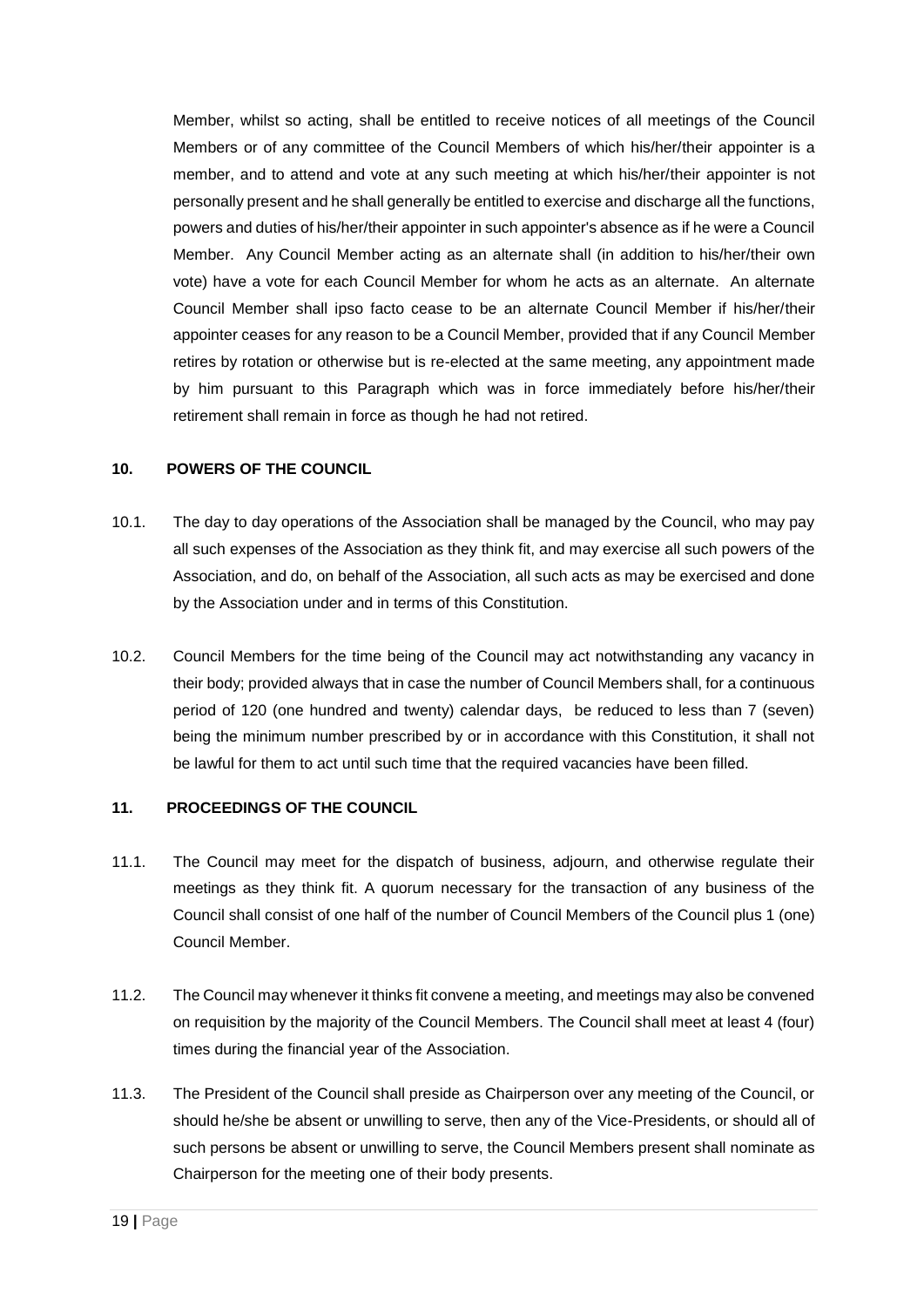- 11.4. All decisions arising at any Council meeting shall be decided by a majority of votes. The Chairperson of the meetings shall in the case of an equality of votes not have a second or casting vote.
- 11.5. A meeting of the Council Members at which a quorum is present shall be competent to exercise all or any of the powers, authorities and discretion by or under this Constitution for the time being vested in or exercisable by the Council Members generally.
- 11.6. Minutes of all meetings of the Council shall be kept. A round-robin resolution in writing signed by all the Council Members, being not less than a majority of the Council Members then in office, shall be as valid and effectual as if it had been passed at a meeting of the Council duly called and constituted. A Council Members' resolution (unless signed by all the Council Members or their alternates) shall be inoperative if it shall purport to authorize or to do any act which a meeting of the Council Members has decided shall not be authorized or done until confirmed by a meeting of the Council Members.
- 11.7. All acts done by the Council Members or by a committee of Council Members or by any person acting as a Council Member or a member of a committee, shall, notwithstanding that it shall afterwards be discovered that there was some defect in the appointment of the Council Members or persons acting as aforesaid, or that they or any of them were disqualified from or had vacated office, be as valid as if every such person had been duly appointed and was qualified and had continued to be a Council Member or member of such committee.
- 11.8. The Council Members may provide for:
- 11.8.1. A Council meeting to be conducted entirely by electronic communication, or
- 11.8.2. One or more Council Member(s) to participate by electronic communication in all or part of a Council meeting that is being held, provided that the electronic communication employed ordinarily enabled all persons participating in the meeting to communicate concurrently with each other without an intermediary, and to participate reasonably effectively in the meeting.
- 11.9. Any Council Member or person appointed by the Council for the purpose shall have the power to authenticate any documents affecting the constitution of the Association and any resolution passed by the Association or the Council Members, and any books, records, documents and accounts relating to the business of the Association, and to certify copies thereof or extracts therefrom as true copies or extracts; and where any books, records, documents or accounts are elsewhere than at the Office the local manager or another officer of the Association having the custody thereof shall be deemed to be the person appointed by the Council Members aforesaid.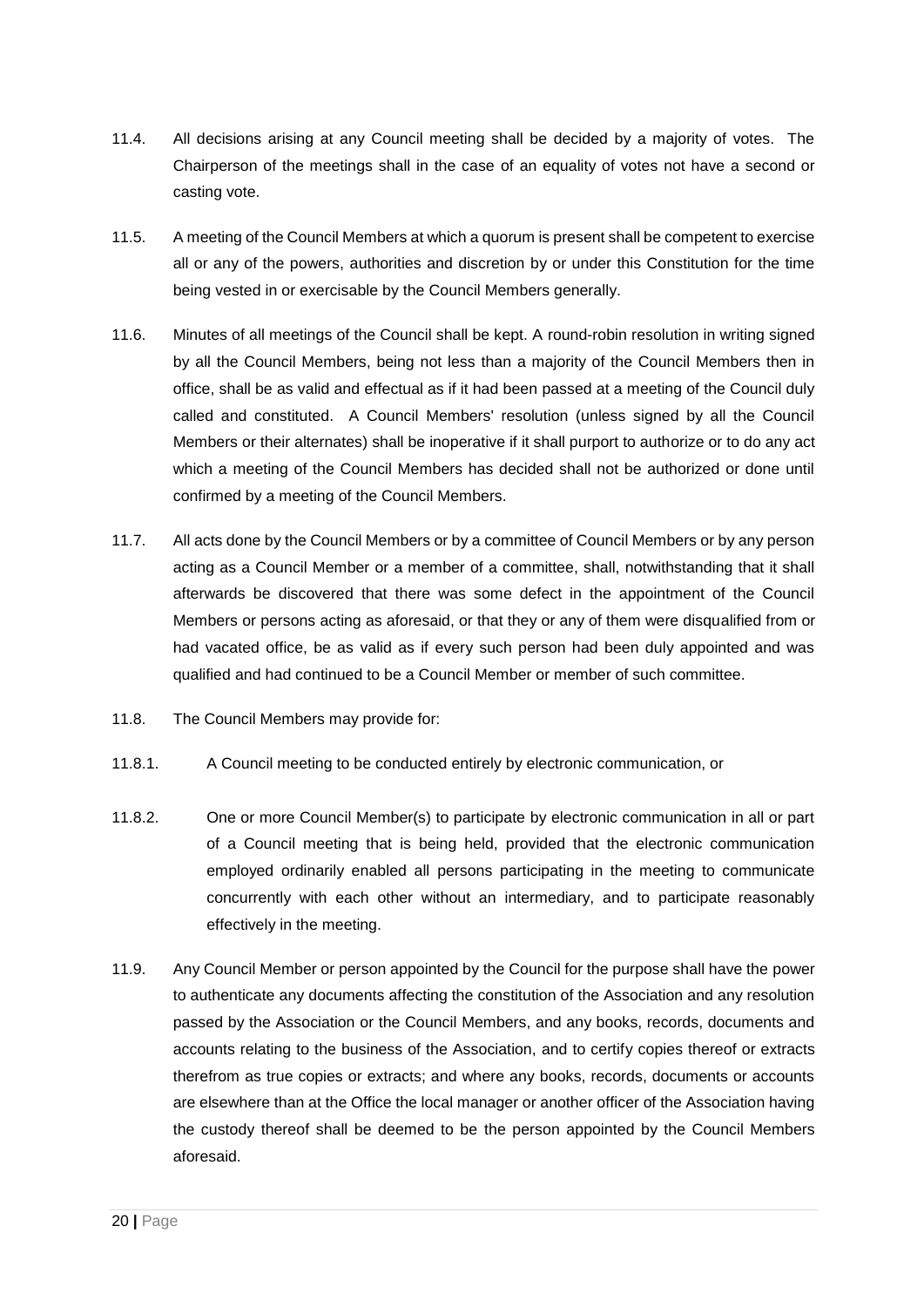11.10. A document purporting to be a copy of a resolution of the Council Members or an extract from the minutes of a meeting of the Council Members which is certified as such shall be conclusive evidence in favour of all persons dealing with the Association upon the faith thereof that such resolution has been duly passed or, as the case may be, that such extracts are a true and accurate record of a duly constituted meeting of the Council.

## **12. THE COLLOQUIUM**

- 12.1. The colloquium is to be constituted from all living past presidents of the society as well as all members who have been awarded honourary fellowship to the Association.
- 12.2. The colloquium shall serve in an advisory role to the president and indirectly to council.
- 12.3. The chairperson of the colloquium:
	- 12.3.1. Shall be the immediate past president of the society
	- 12.3.2. If the immediate past president is not available for whatever reason, then the members shall elect a chairperson from their ranks.
- 12.4. Meetings of the colloquium:
	- 12.4.1. The chairperson of the colloquium shall call a meeting of the colloquium at least once per year.
	- 12.4.2. This may be held online or in person, to be decided by consultation with other members of the colloquium.
	- 12.4.3. The current president of the Society is to be invited to the meeting of the colloquium
	- 12.4.4. The same conditions from the Association apply to the colloquium in respect of notice given for meetings, however because it does not have executive powers, there are no quorum provision.
- 12.5. Consultation of the colloquium by Council
	- 12.5.1. The Council, through the president, must consult with the colloquium on any major decision to be taken.
	- 12.5.2. Such consultation may take place ad-hoc or at the annual meeting, which shall be determined by the urgency of the consultation.
	- 12.5.3. The advice of the colloquium is not binding the obligation of council to consult with the colloquium on major decisions is binding.

## **13. MEMBERSHIP SUBSCRIPTIONS**

13.1. The Voting Members shall, at every Annual General Meeting of the Association, consider and approve for the next financial year of the Association, membership subscriptions to be imposed on Voting Members and on any other class of Members of the Association as may be proposed by the Council.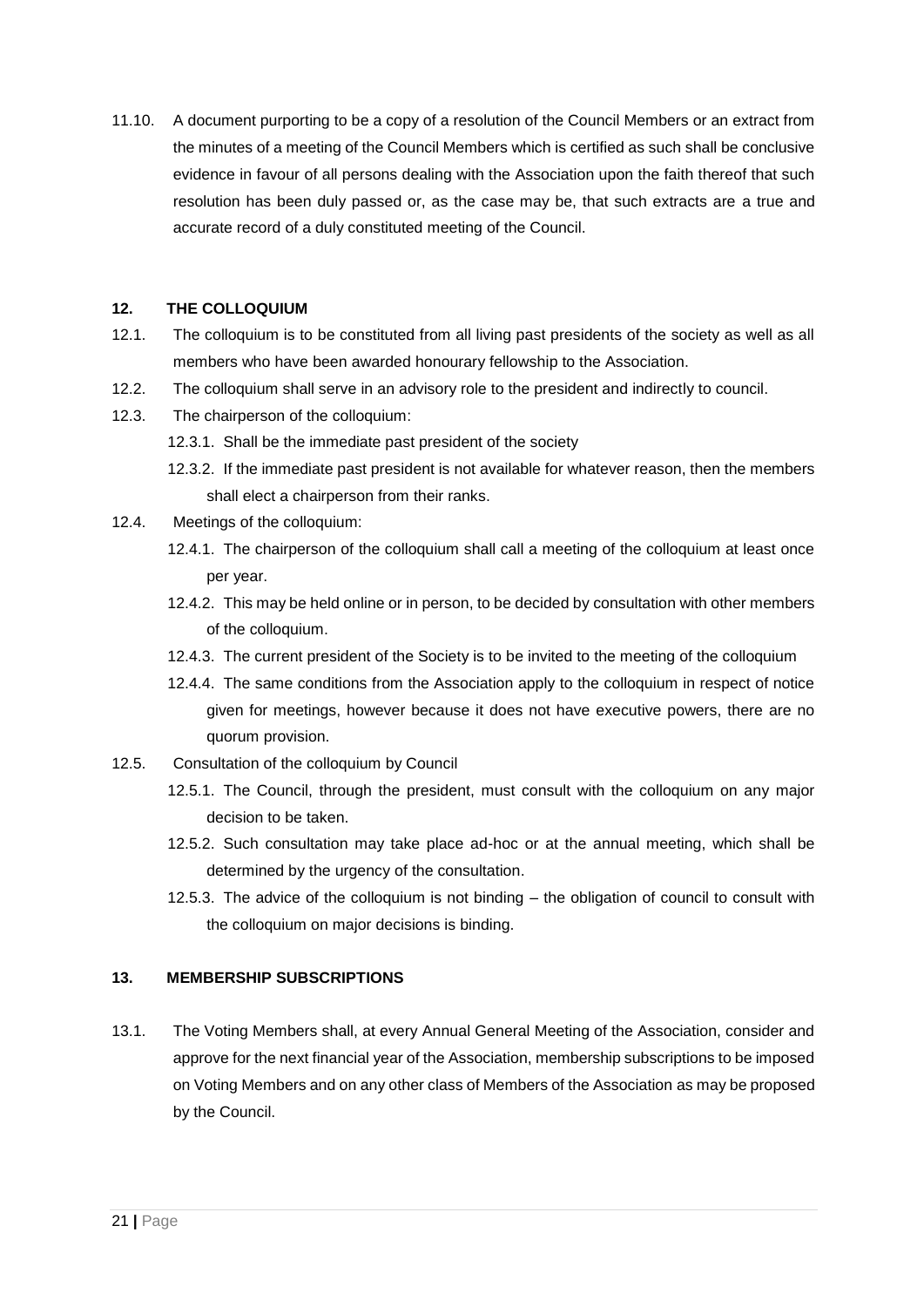- 13.2. Any Member of the Association who has attained the age of sixty-five (65) years and who has been a Member of the Association for a continuous period of not less than ten (10) years and whose membership is in good standing, shall be entitled to remain a Member in his/her/their appropriate grade with a reduction of the annual subscription. The reduction shall be without prejudice to such Member's rights and privileges.
- 13.3. The Council may, at its discretion, reduce, remit or suspend the annual subscription or the arrears in annual subscription of any Member. The Council shall decide on the merits of any written application. Any reduction, remission or suspension of the annual subscription shall be without prejudice to such Member's rights and privileges.
- 13.4. The Council shall advise each Member in writing as soon as practically possible after the Annual General Meeting of the amount of membership subscriptions payable by such Member and the terms and conditions under which it shall be payable.
- 13.5. The obligation of a Member to pay membership subscriptions shall cease upon him/her/it ceasing to be a Member without prejudice to the Association's right to recover arrear membership subscriptions and interest and other amounts due to the Association. No membership subscriptions and interest shall under any circumstances be repayable by the Association upon a Member ceasing to be a Member.

## **14. FINANCIAL YEAR AND ACCOUNTING**

- 14.1. The financial year-end of the Association shall be between 1 January and 31 December each year.
- 14.2. The Council shall cause to be kept such accounting records and books of account for the Association.
- 14.3. The accounting records shall be kept at the office of the Association or at such other place as the Council may think fit, and shall at all times be open to inspection by the Council Members and Members, or any of them, at all reasonable times during business hours.
- 14.4. A copy of the annual financial statements prepared for the Association shall be presented to the Member's Council for their consideration and approval.
- 14.5. Accountants shall be appointed for the Association by the Council and shall serve for such periods as the Council may determine.
- 14.6. The annual financial statements of the Association may, if so decided by the Council, be audited.

## **15. POLICIES, PROCEDURES AND BY-LAWS**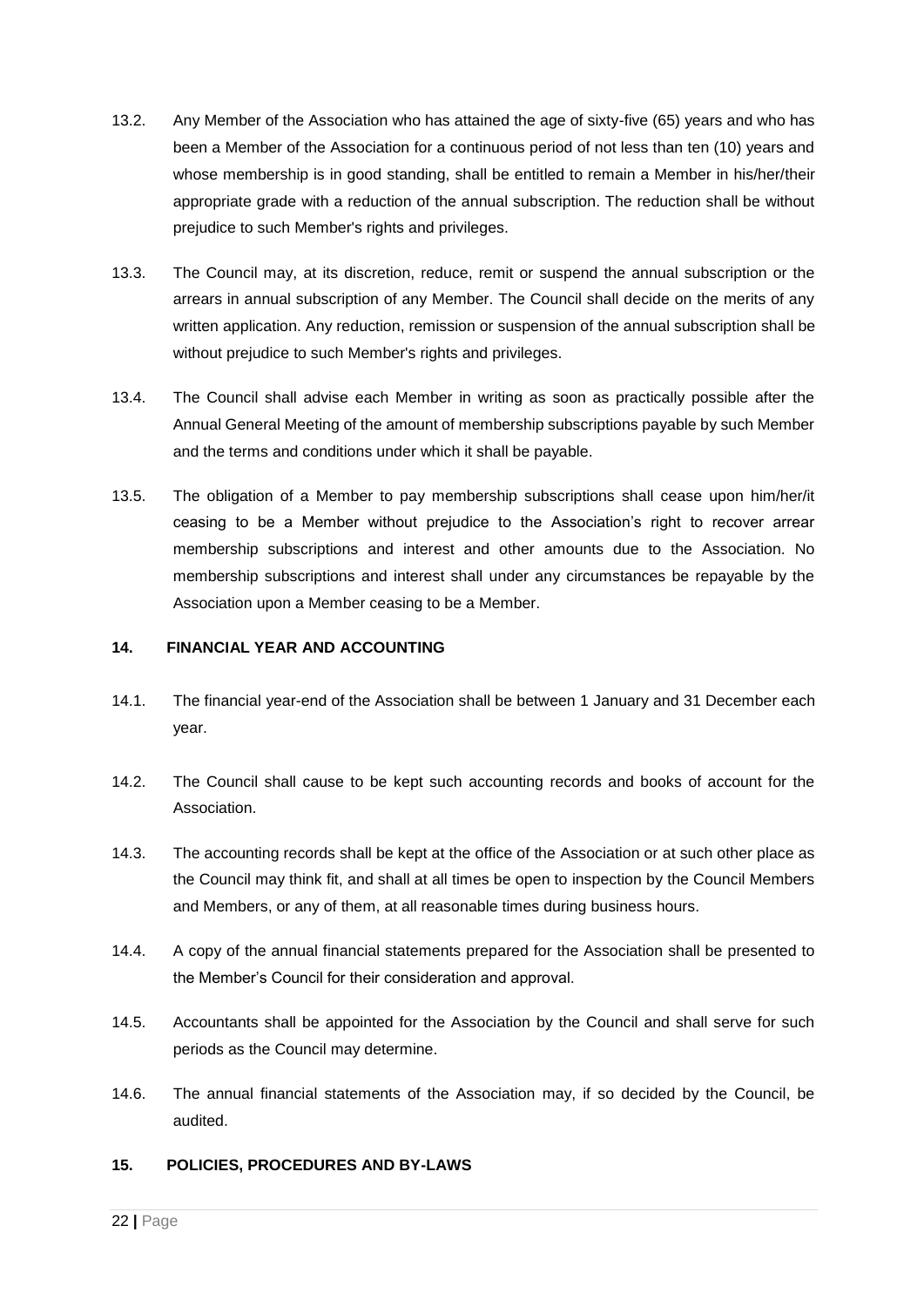- 15.1. The Association may have separate policies, procedures or by-laws in respect of matters that are not addressed in this Constitution and reflect its strategic mission and vision and which shall provide more precise content and focus on the furthering of the Association's Objectives, governance and structure.
- 15.2. The Council shall be authorized to make, amend or repeal any such policies, procedures or by-laws relating to the Objectives, governance and structure of the Association.
- 15.3. The existing policies, procedures and by-laws applicable to the NPC shall for the time being be deemed to constitute the policies, procedures and by-laws applicable to the Association.

#### **16. PERSONAL INFORMATION OF MEMBERS**

The personal information of Members may be processed, collected, used and disclosed in compliance with the Protection of Personal Information Act, 4 of 2013. Personal information may be used for the lawful and reasonable purposes in as far as the Association as a responsible party must use the information in the performance of its obligations and duties under and in terms of this Constitution. To the extent necessary, the Members give their consent to the Association to process, collect, use and disclose the personal information of Members as contemplated by the provisions of this clause.

#### **17. INDEMNITY**

- 17.1. Every Council Member, manager, Accountant and officer of the Association shall be indemnified out of the funds of the Association against all liabilities incurred by him as such Council Member, manager, secretary, accountant or officer in defending any proceedings, whether civil or criminal, in which judgment is given in his/her/their favour, or in which he is acquitted, or in connection with any proceedings relating to negligence, default, breach of duty or trust in which relief is granted to him by the Court.
- 17.2. Every such person as aforesaid shall be indemnified by the Association against and it shall be the duty of the Council Members out of the funds of the Association to pay all costs, losses and expenses which any such person may incur or become liable to by reason of any contract entered into or act or deed done by him as such Council Member, manager, accountant or officer of the Association or in any way in the discharge of his/her/their duties
- 17.3. Subject to the provisions of this Constitution, no Council Member, manager, accountant or officer or servant of the Association shall be liable for the acts, receipts, neglects, or default of any other Council Member, manager, accountant or officer or servant, or for joining in any receipt or other act for conformity, or for loss or expense happening to the Association through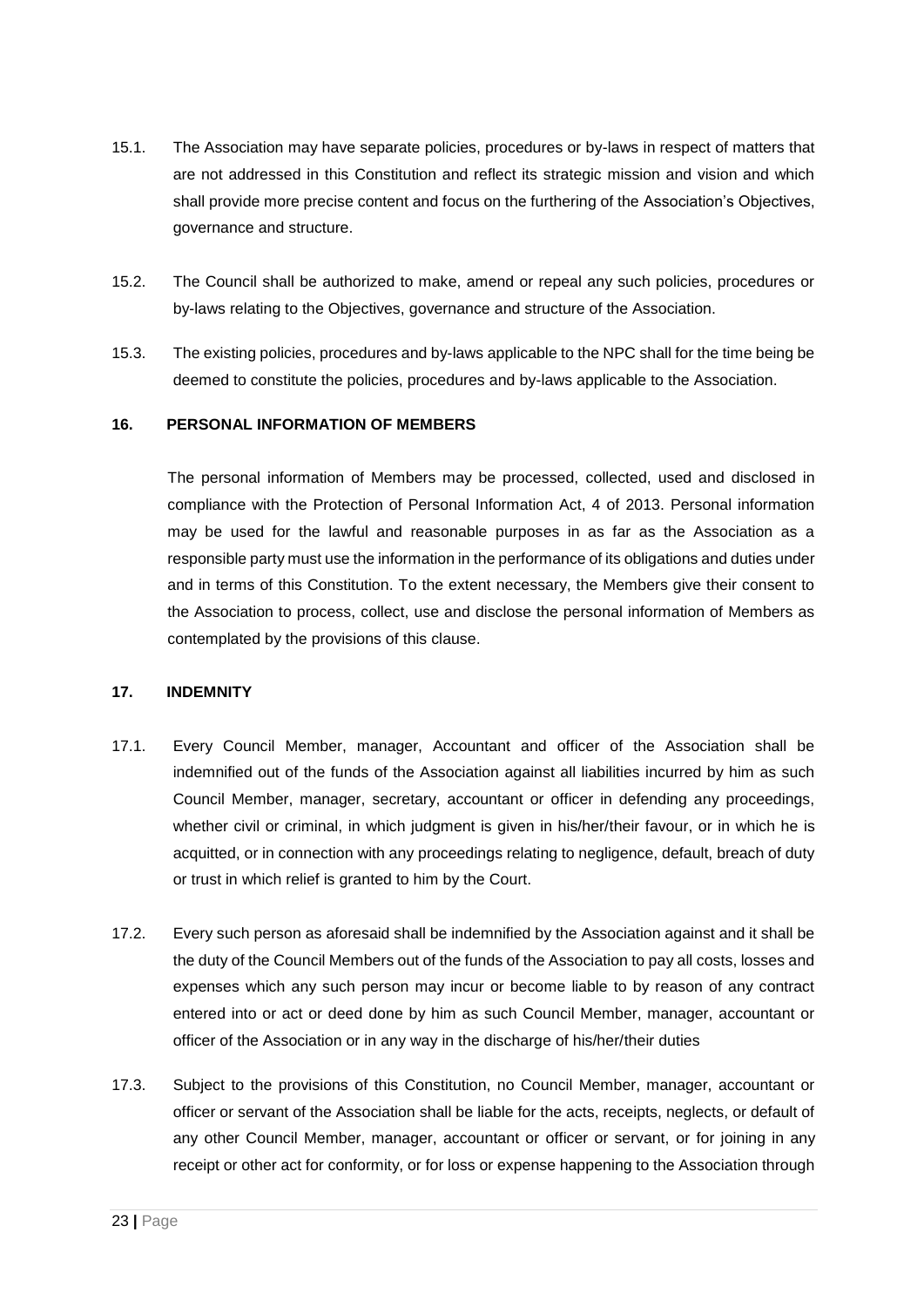the insufficiency or deficiency of title to any property acquired by order of the Council Members for and on behalf of the Association, or for the insufficiency or deficiency of any security in or upon which any of the moneys of the Association shall be deposited, or for any loss or damage occasioned by any error of judgment or oversight on his/her/their part, or for any other loss, damage or misfortune whatsoever which shall happen in the execution of his/her/their duties of office or in relation thereto, unless the same happens through his/her/their own dishonesty.

#### **18. SECRETARY OR ADMINISTRATOR**

The Council may appoint a secretary or administrator for the Council and the Association and for such term and at such remuneration as they may think fit and revoke such appointment subject to the terms of any agreement entered into in any particular case.

#### **19. AMENDMENT OF CONSTITUTION**

This Constitution may only be altered or amended in compliance with a court order or by a twothirds majority resolution of the Council which has also been approved by 80% of the Voting Members at a meeting convened for the purpose.

#### **20. COMPLIANCE PROVISIONS**

- 20.1. For as long as the Association is in operation, it shall maintain recognition as a voluntary association with the Engineering Council as contemplated in sections 14(d) and 25 of the EPA. It shall furthermore comply with such rules and requirements as may be applicable to the Association in terms of section 36(1) of the EPA.
- 20.2. For as long as the Association is approved as an association in terms of section 30B read together with section  $10(1)(d)(iv)(bb)$  of the Income Tax Act, the Association must comply with the following requirements, conditions and restrictions, which will override any inconsistent or contradictory provision of this Constitution:
- 20.2.1. The Association will have a Council consisting of at least three persons, who are not connected persons in relation to each other, to accept the fiduciary responsibility of the Association for tax purposes.
- 20.2.2. No single person will directly or indirectly control the decision-making powers relating to the Association.
- 20.2.3. The Association will not directly or indirectly distribute any of its funds or assets to any person other than in the course of furthering its Objectives.
- 20.2.4. The Association will utilise substantially the whole of its funds for the principal Objectives

24 **|** Page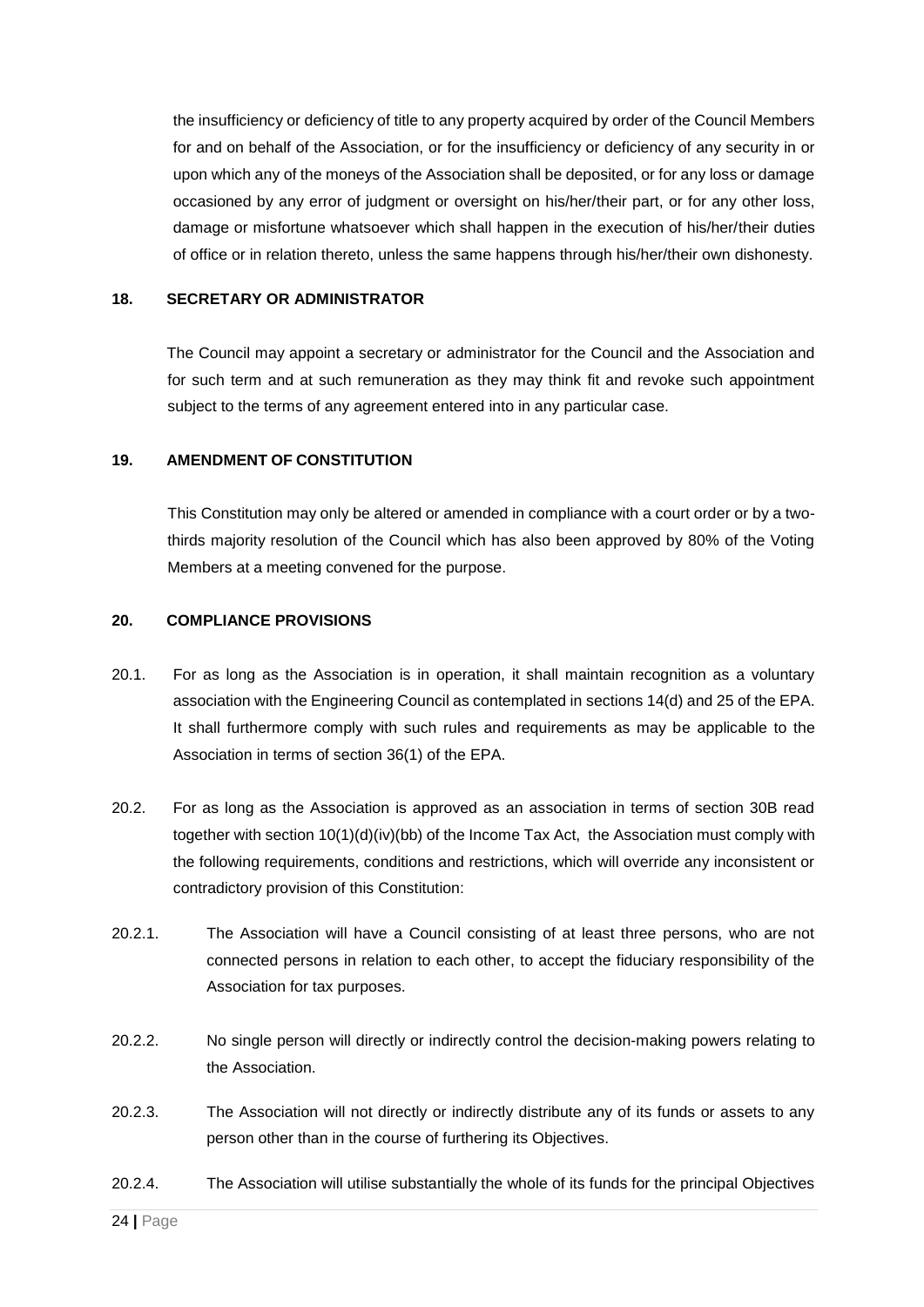for which it has been established.

- 20.2.5. No Member will directly or indirectly have any personal or private interest in the Association.
- 20.2.6. Substantially the whole of the Association's activities will be directed to the furtherance of its principal Objectives and not for the specific benefit of an individual Member or group.
- 20.2.7. The Association will not have a share or other interest in any business, profession or occupation which is carried on by its Members.
- 20.2.8. The Association will not pay to any employee, office bearer, Member or another person any remuneration, as defined in the Fourth Schedule to the Income Tax Act, which is excessive, having regard to what is generally considered reasonable in the sector and in relation to the service rendered.
- 20.2.9. Substantially the whole of the Association's funding, being not less than 85% as interpreted in a general binding ruling issued by SARS will be derived from its annual or other long-term Members or an appropriation by the Government of the Republic in the national, provincial or local sphere.
- 20.2.10. On its dissolution, the Association, as contemplated by the provisions of section  $30B(2)(b)(x)$  of the Income Tax Act 58 of 1962 will transfer its assets and reserves to-
- 20.2.10.1. Another entity approved by the Commissioner in terms of section 30B of the Income Tax Act.
- 20.2.10.2. A public benefit organisation approved in terms of section 30 of the Income Tax Act.
- 20.2.10.3. An institution, board or body which is exempt from tax under section 10(1)(cA)(i) of the Income Tax Act; or
- 20.2.10.4. The Government of the Republic of South Africa in the national, provincial or local sphere.
- 20.2.11. The Council will submit any amendment of this Constitution or any related documents to the Commissioner within 30 days of its amendment.
- 20.2.12. The Association will comply with such reporting requirements as may be determined by the Commissioner from time to time.
- 20.2.13. The Council will ensure that it is not knowingly and will not knowingly become a party to, and does not knowingly and will not knowingly permit itself to be used as part of, an impermissible avoidance arrangement contemplated in Part IIA of Chapter III of the